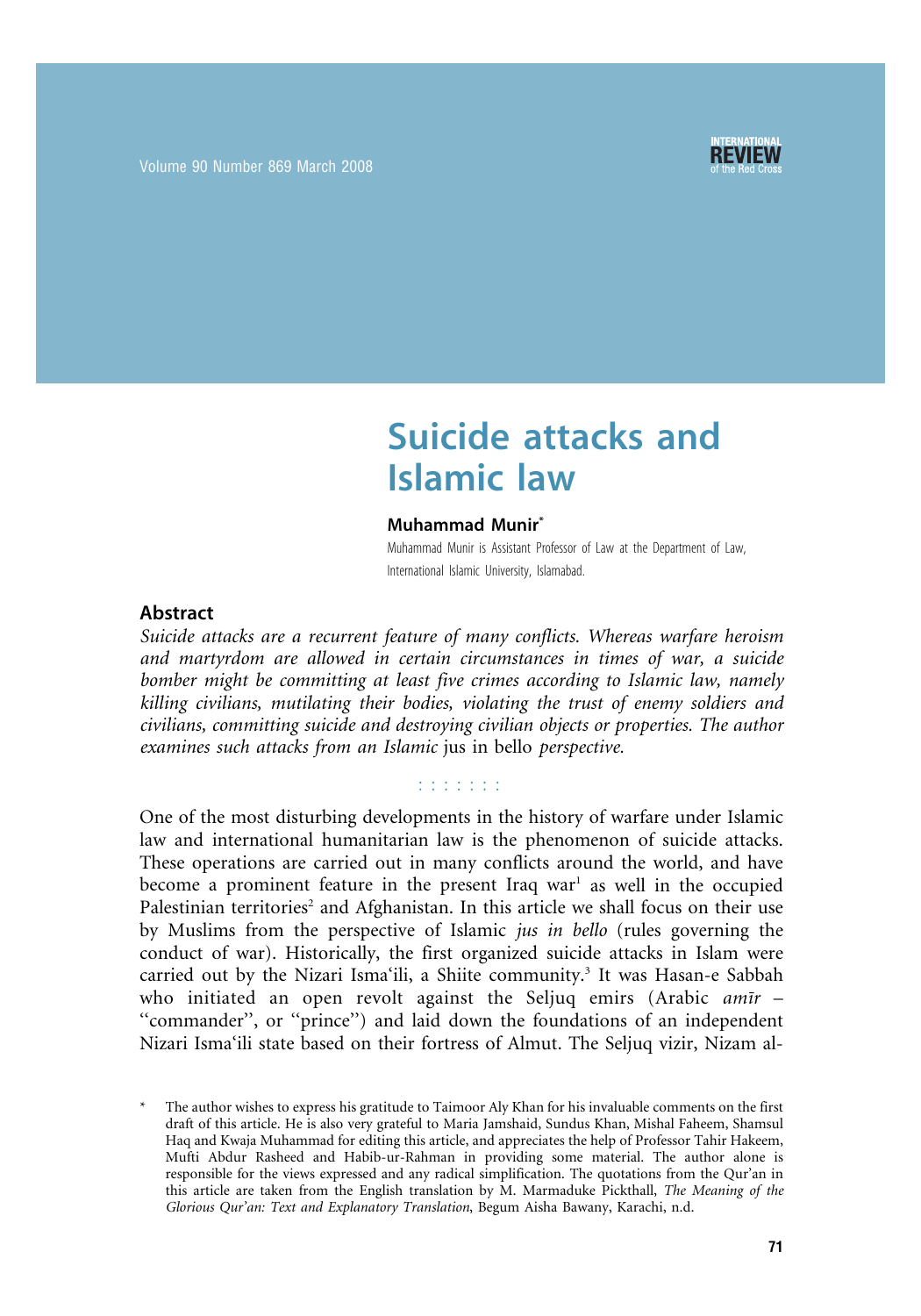Mulk, who was assassinated on 12 Ramadan AH 485 (16 October 1092), is thought to have been the first prominent victim of the Nizari devotees (fida'is).<sup>4</sup>

There are many questions that need to be answered in this discussion. For instance, what is the position of Islamic law vis-à-vis suicide attacks? Are they martyrdom or perfidious acts? Are there circumstances in which such attacks are allowed? Can the heroism of the companions of the Prophet (PBUH) and Imam Husain on battlefields be considered as equivalent to suicide attacks? Who can carry out such attacks and against whom can they be carried out? Can women, children and civilians be the target of such attacks? These and other relevant questions that we have attempted to answer are complex rather than simple.

## Rulings of some Muslim scholars regarding suicide attacks

On 18 April 1983, the Lebanese Shiite organization Islamic Jihad (the precursor of Hezbollah<sup>5</sup> – the Party of God) carried out suicide attacks on the US embassy in West Beirut, killing sixty-three staff members. On 23 October the same year the

- 1 Up-to-date statistics are hard to come by in Iraq, but a report in the Boston Globe of 10 June 2005 quoted statements by US Defence Department officials (who asked to remain anonymous) that over 50 per cent of the seventy insurgency attacks a day (on average) were carried out by suicide bombers. Casualty levels fluctuate wildly, but average around twelve deaths per suicide attack. The majority of suicide attacks originate from Al Qaeda, and are carried out by zealous recruits from all over the Muslim world who are flooding into Iraq. Other organizations that have also carried out suicide attacks are the Salafi-jihadi umbrella group Jaish Ansar al-Sunnah (JAS) and the Shia cleric Moqtada al-Sadr's Mahdi Army. See A. B. Atwan, The Secret History of Al-Qa'ida, Saqi Books, London, 2006, p. 100.
- 2 In Palestine most resistance organizations now have a suicide wing. The most active since the outbreak of the second intifada have been Hamas, the Al-Aqsa Martyrs' Brigade (part of Fatah) and the Palestinian Islamic Jihad (PIJ). See Christoph Reuter, My Life is a Weapon: A Modern History of Suicide Bombing, trans. from German by Helena Ragg-Kirkby, Princeton University Press, Princeton N.J. and Oxford, 2004, repr. Manas Publications, Delhi, 2005, pp. 79–114.
- 3 After the death of the sixth imam, Ja'far al-Sadiq, in AH 148, the majority of Shia acknowledged Imam Musa Kazim as their seventh imam, whereas the minority upheld the claims of his elder brother Isma'il. After the foundation of the Fatimid state in Tunisia by 'Ubayd-Allah al-Mahdi (AH 297–322/AD 909–34), his descendant al-Mu'iz li-Din Allah (AH 341–65/ AD 953–75) established the Fatimid Caliphate in Egypt. Al-Mustansir, who was the eighth Fatimid caliph, died in AH 487, and one of his sons, al-Musta'li, became the ninth Fatimid caliph and was the imam of the western Isma'ilis, whereas his other son Nizar was the imam of the Nizaris or eastern Isma'ilis. Both types of Isma'ilis are found in India and Pakistan: the eastern Isma'ilis are the followers of the present Aga Khan, and the western Isma'ilis are popularly called Bohoras. The eastern Isma'ilis are also found in east Africa, central Asia, Persia, Syria and China. See Adv.-General v. Muhammad Husen Huseni (Aga Khan case), (1886) 12 Bom. HCR 323, at 504–49; see also Asaf A. Fyzee, Outlines of Muhammadan Law, Oxford University Press, New Delhi, 1974, 2nd imp. 1999, pp. 39–43.
- 4 See Farouk Mitha, Al-Ghazali and the Isma<sup>c</sup>ilis: A Debate on Reason and Authority in Medieval Islam, Isma'ili Heritage Series, London, 2001, Vol. 5, p. 23. See also Farhad Daftari), ''Hasan-i-Sabah and the origins of the Nizari movement'', in Daftari (ed.), Medieval Isma'ili History and Thought, Cambridge University Press, Cambridge, 1998, p. 193; and Bernard Lewis, The Assassins, A Radical Sect in Islam, Weidenfeld and Nicolson, London, 1967.
- 5 It has rightly been pointed out by Donald Neff that, without anticipating it, and certainly without wanting it, the policy of Israel in Lebanon "created ... its own worst enemies" - the Hezbollah and (later and only indirectly) Hamas movements. See www.wrmea.com/archives/november02/0211020.html (last visited 17 December 2007).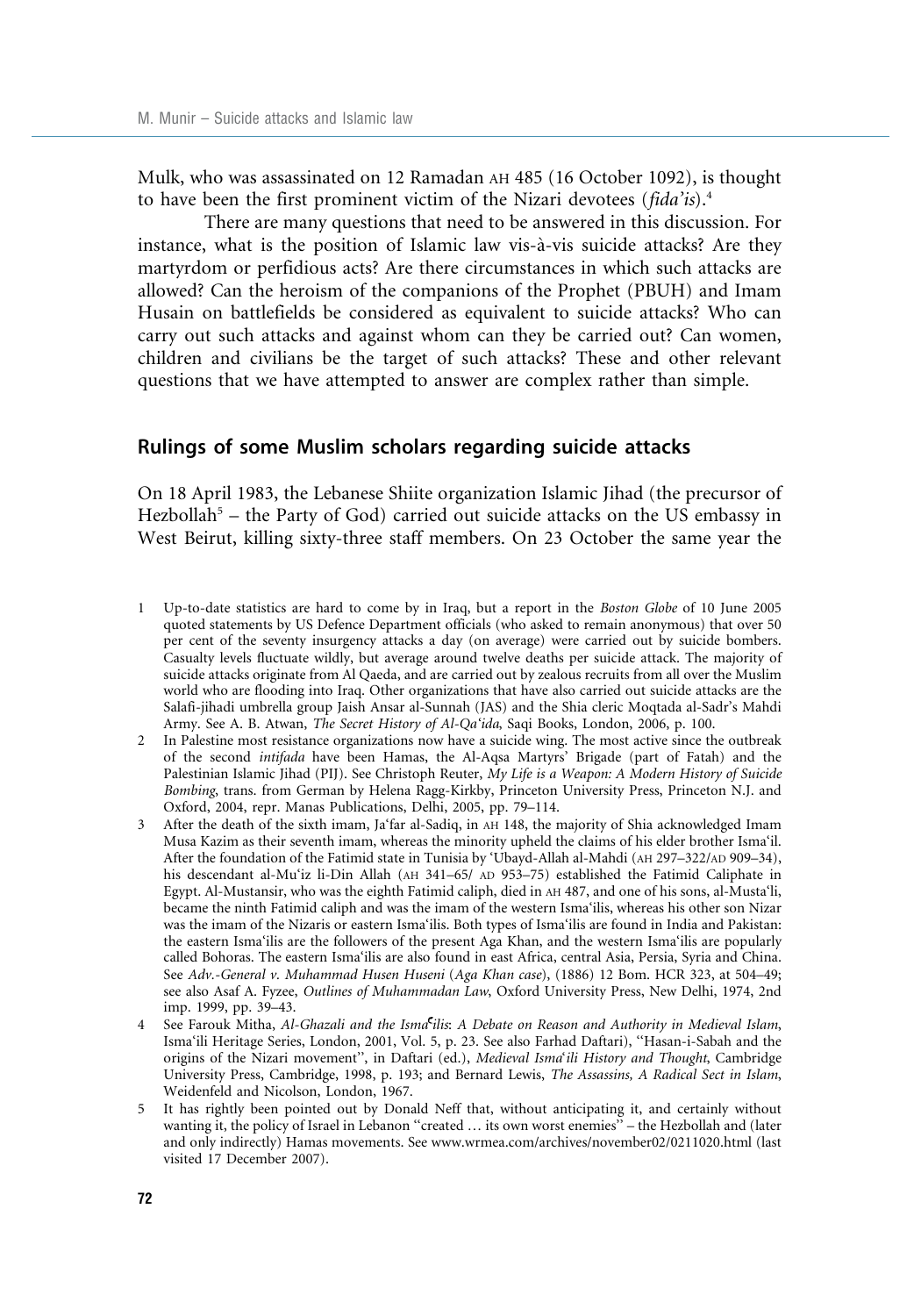headquarters of the US and French forces in Beirut were attacked by suicide bombers, resulting in the death of 298 military men and women. According to Sa'ad-Ghorayeb, these suicide attacks took place because Khomeini, the supreme Shiite leader or *marja'a*,<sup>6</sup> authorized them. The "martyrs", as he termed them, at the US Marines compound ''saw nothing before them but God, and they defeated Israel and America for God. It was the Imam of the Nation [Khomeini] who showed them this path and instilled this spirit in them.''7

The leading figure among the Lebanese Shiite community, Sayyid Muhammad Hussayn Fadlallah, initially denied that he supported these attacks,<sup>8</sup> but eventually gave them his endorsement. He stated,

Sometimes you may find some situations where you have to take risks. When reality requires a shock, delivered with violence, so you can call upon all those things buried within, and expand all the horizons around you – as, for example, in the self-martyrdom operations, which some called suicide operations.

Fadlallah described the attacks as the ''answer of the weak and oppressed to the powerful aggressors''.9 He argued that in the absence of any other alternative, unconventional methods became admissible, and perhaps even necessary:

If an oppressed people does not have the means to confront the United States and Israel with the weapons in which they are superior, then they possess unfamiliar weapons … Oppression makes the oppressed discover new weapons and new strength every day … They must thus fight with special means of their own. [We] recognize the right of nations to use every unconventional method to fight these aggressor nations, and do not regard what oppressed Muslims of the world do with primitive and unconventional means to confront aggressor powers as terrorism. We view this as religiously lawful warfare against the world's imperialist and domineering powers.<sup>10</sup>

For Fadlallah there is no difference between setting out for battle knowing you will die after killing ten of the enemy, and setting out to the field to kill ten and knowing you will die while killing them.11 Without suicide bombers/

<sup>6</sup> Individual Shiites are bound to accept a marja  $a'$ 's opinion in fiqh (Muslim jurisprudence) matters without any dissent.

<sup>7</sup> Sa'ad-Ghorayeb, Amal, Hizbu'llah: Politics and Religion, Pluto Press, London, 2002, p. 67; Martin Kramer, ''Sacrifice and ''self-martyrdom'' in Shiite Lebanon'', Terrorism and Political Violence, Vol. 3 (3) (1991), pp. 30–40. See the revised version in Martin Kramer, Arab Awakening and Islamic Revival, Transaction Publishers, New Brunswick, 1996, pp. 231–43.

<sup>8</sup> See Ghorayeb, above note 7, p. 6.

<sup>9</sup> Judith Palmer Harik, Hezbollah: The Changing Force of Terrorism, I. B. Tauris, London and New York, 2004, pp. 65, 70.

<sup>10</sup> See Martin Kramer, ''The moral logic of Hizballah'', in Walter Reich (ed.), Origins of Terrorism: Psychologies, Ideologies, Theologies, States of Mind, Cambridge University Press, Cambridge, 1990, pp. 131–57, available at http://www.geocities.com/martinkramerorg/MoralLogic.htm (last visited 17 December 2007).

<sup>11</sup> Martin Kramer, ''The oracle of Hizbu'llah'', available at http://www.geocities.com/martinkramerorg/ Oracle2.htm (last visited 17 December 2007).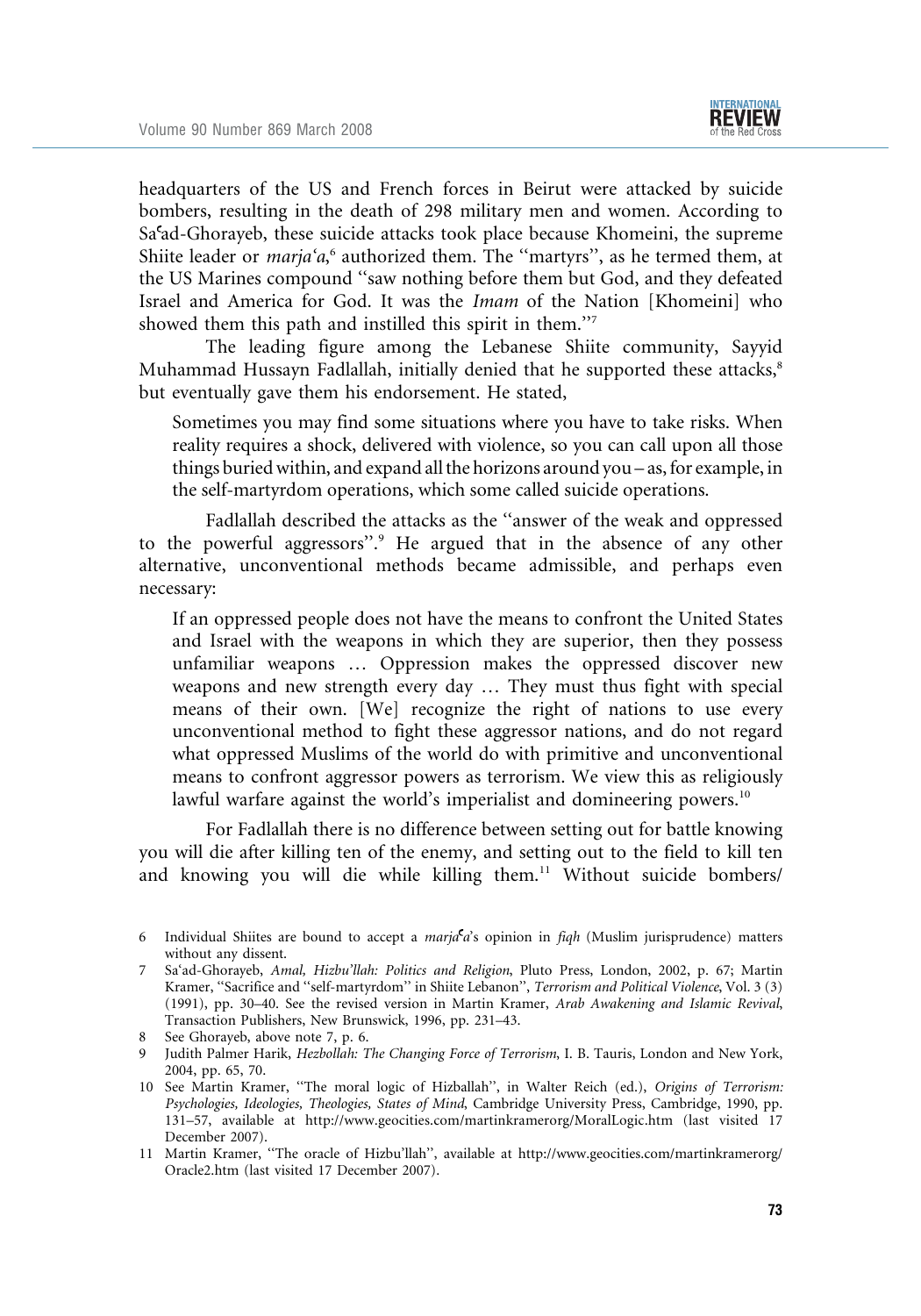martyrdom operations in Lebanon, ''we wouldn't have been able to win'', he asserted in 2000, ''but we don't need them any more''.

On 25 February 1994 Dr Baruch Goldstein, a Jewish settler, massacred 29 Muslim worshippers during fajr (dawn) congregational prayer in a Hebron mosque. In response, the Islamic resistance movement Hamas introduced suicide attacks into its conflict with Israel and started to strike at Israel's heartland. The suicide attack on 13 April 1994 at the central bus station in Hadera was probably the first such attack by Hamas. Another took place on 25 February 1996 on bus no. 18 in Jerusalem.12 Other Palestinian groups followed suit. Ramadhan Shellah, a leader of Islamic Jihad in the Occupied Territories, acknowledged that the tactic had been taken over from the Lebanese Hezbollah. In an interview given to Al-Hayat newspaper on 7 January 2003 he was asked whether the organization had borrowed the idea of ''martyrdom operations'' from Hezbollah. ''Of course'', he said $13$ 

In his interview, placed on his organization's website, $14$  Fadlallah strongly supported the use of such attacks by Palestinian groups. He explained,

[W]e know that the *mujahidin* are not targeting the civilians but the occupier in occupied Palestine. In addition, we don't consider the settlers who occupy the Zionist settlements civilians, but they are an extension of occupation and they are not less aggressive and barbaric than the Zionist soldier. At the same time that we confirm the legitimacy of these operations, we regard them among the most prominent evidence of jihad in Allah's way, and we consider any criticism, whether intentional or not, against this type of operation represents an offence against the confrontation movement led by the Palestinian people, including all parties, against the Israeli occupation.

On the other hand, he was one of the first high-ranking Shia scholars publicly to condemn the attacks on the United States of 11 September 2001, probably the most horrific example of suicide attacks. As we shall see later, the weakness of Fadlallah's arguments is that he does not distinguish between suicide attacks by combatants (not pretending to be civilians) of either side during an ongoing war, and those against military objectives or civilians and civilian objects by persons pretending to be civilians.

The then Chief Mufti of Saudi Arabia, Sheikh 'Abd al-'Aziz ibn Baz, condemned suicide attacks, arguing that they might be regarded as self-murder and therefore be unlawful. He asserted that ''such attacks are not part of the jihad, and I fear that they are just suicides plain and simple. Although the Qur'an allows, indeed demands, that the enemy be killed, this has to happen in such a way that it does not run contrary to the religious laws''.15 Sheikh Yusuf al-Qaradawi, one of

<sup>12</sup> This coincided with the date of Baruch Goldstein's attack two years before on the Hebron mosque.

<sup>13</sup> See ''An interview with Secretary General of Islamic Jihad'', Al-Hayat, 7 January 2003, p. 10. Shellah asserted that the act was an inspirational one for Islamic Jihad.

<sup>14</sup> See http://english.bayynat.org.lb/islamicinsights/index.htm (last visited 17 December 2007).

<sup>15</sup> Ash-Sharq Al-Awsat, London, 21 April 2001; Shaul Mishal and Avraham Sela, The Palestinian Hamas: Vision, Violence and Coexistence, Columbia University Press, New York, 2000, p. 109.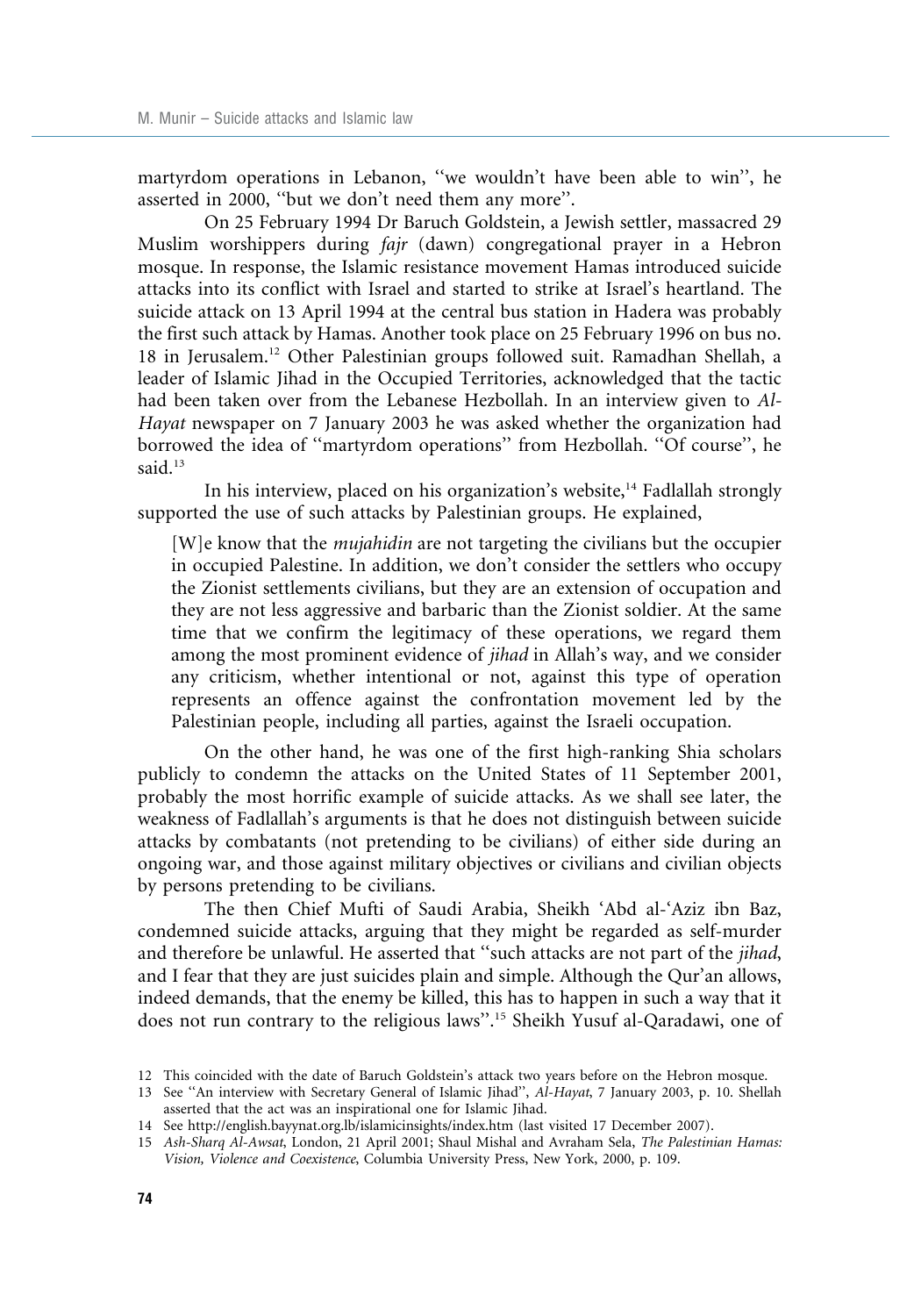the leaders of the Muslim Brotherhood, not only rebutted the fatwa of ibn Baz but also justified such attacks and called them ''martyrdom operations'', as follows:

These operations are the supreme form of jihad for the sake of Allah, and a type of terrorism that is allowed by Shari'ah ... the term "suicide operations" is an incorrect and misleading term, because these are heroic operations of martyrdom, and have nothing to do with suicide … While someone who commits suicide has lost hope for himself and with the spirit of Allah, the mujahid is full of hope with regard to Allah's spirit and mercy. He fights his enemy and the enemy of Allah with this new weapon, which destiny has put in the hands of the weak, so that they would fight against the evil of the strong and arrogant.<sup>16</sup>

Sheik Qaradawi also justified such operations when the targets were civilians, reasoning that

The Israeli society is militaristic in nature. Both men and women serve in the army and can be drafted at any moment. On the other hand, if a child or an elderly person is killed in such an operation, he is not killed on purpose, but by mistake, and as a result of military necessity. Necessity justifies the forbidden.17

He declared that ''if everyone who defends his land, and dies defending his sacred symbols is considered a terrorist, then I wish to be at the forefront of terrorists''.18 The Sheik, however, condemned the September 11 attacks against the United States.19 He distinguished between the suicide operations in Israelioccupied territory and the September 11 attacks by stating that in the former the bomber is defending his land, which is a legitimate purpose, whereas in the latter the suicide bombers ''travelled from their home countries to attack a place with whom they had no problem".<sup>20</sup> Surprisingly, he claims that scholars from around the world have agreed that the ''martyrdom operations'' carried out by the Palestinians are justified.<sup>21</sup> He continuously supports those operations.<sup>22</sup>

Other Sunni Muslim scholars of importance in this discussion are Sheik Tantawi, Grand Imam of al-Azhar in Egypt, and Ali Guma'a, the current mufti of Egypt, who tried to draw a distinction between military and civilians with regard

<sup>16</sup> See Yusuf al-Qardawi, ''Shari'yia al-'Amaliyat al-Istishhadiya fi Filastin al-Muhtalla'' [The legality of martyrdom operations in the Occupied Palestine], al-Islah, Vol. 375 (15–18 August 1997), p. 44; available at: http://www.memri.org/bin/articles.cgi?Page=archives&Area=ia&ID=IA5301 (last visited 17 December 2007). Ibn Baz was severely criticized by Palestinian clerics and politicians, such as Sheikh Muhammad Isma'il al-Jamal, Sheikh al-Bitawi and Dr 'Abdulaziz al-Rantisi. See Reuter, above note 2, p. 123.

<sup>17</sup> Ibid.

<sup>18</sup> Ibid.

<sup>19</sup> See http://www.qaradawi.net/site/topics/index.asp?cu\_no=2&temp\_type=44 (last visited 17 December 2007).

<sup>20</sup> Ibid. 21 Ibid.

<sup>22</sup> As recently as 28 March 2007, he urged the Palestinians to continue carrying out ''martyrdom operations''; see http://www.qaradawi.net/site/topics/index.asp?cu\_no=2&temp\_type=44 (last visited 17 December 2007).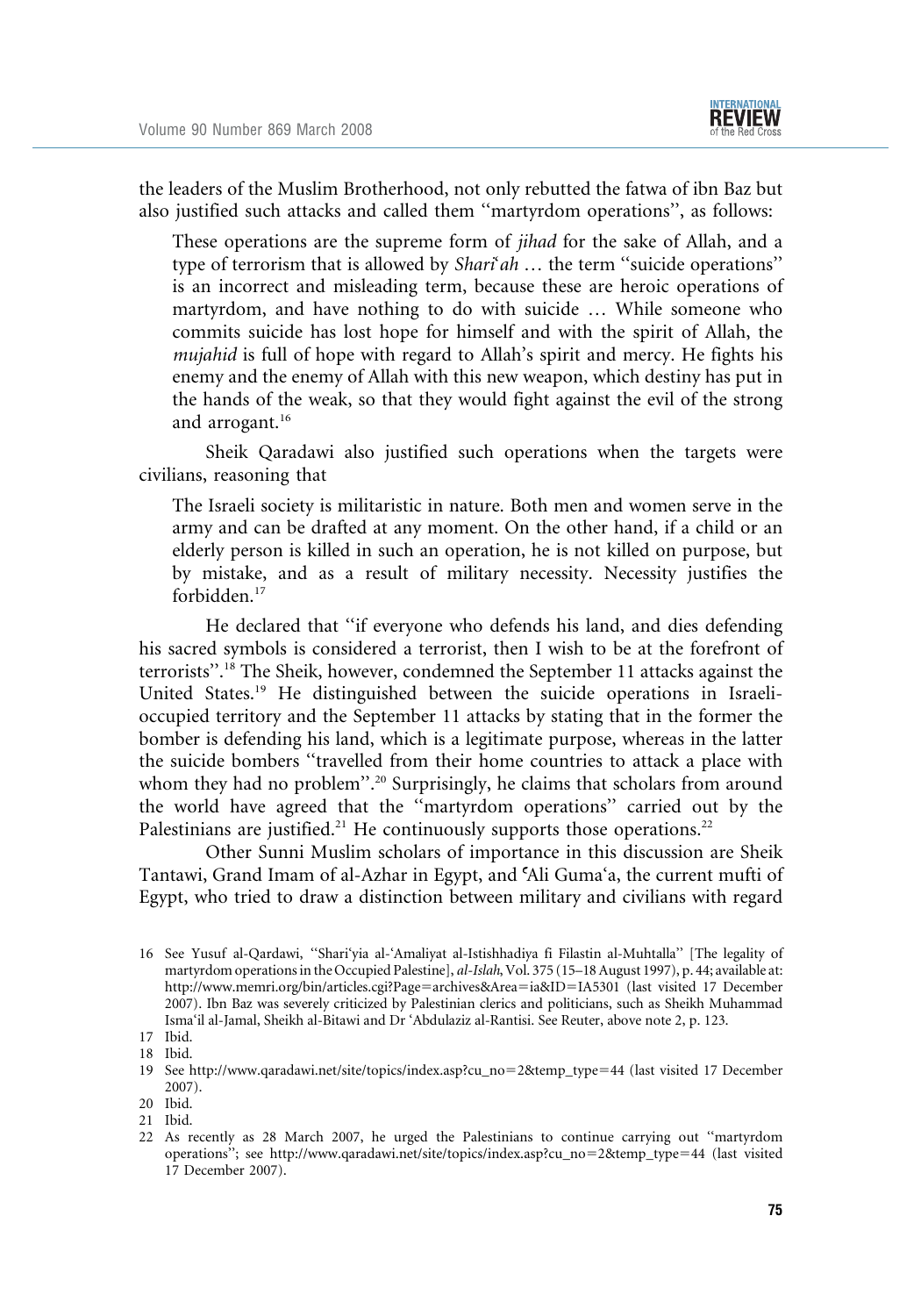to "suicide operations".<sup>23</sup> However, Sheikh Tantawi has been rather inconsistent: after initially issuing a fatwa supporting such attacks, $24$  he changed his views several times and has recently said that there is no Islamic basis for martyrdom operations.25 During a conference arranged by Al-Azhar University he severely criticized Sheikh Qaradawi (who was also present there) for his fatwa on suicide attacks that kill civilians.<sup>26</sup> Scholars at the al-Azhar Centre for Islamic Research have published their own ruling in support of suicide bombings.<sup>27</sup> They were clearer than the Grand Imam on the subject.

Other notable Sunni ulama (the learned of Islam) who endorse the views of Sheikh Qaradawi are Suleiman ibn Nasser al-'Ulwan,<sup>28</sup> Salman ibn Fahd al-'Awdah,<sup>29</sup> Nasser ibn Hamd Al-Fahd<sup>30</sup> and 'Ajeel al-Nashami.<sup>31</sup> The first three are Saudis, while the fourth is from Kuwait. Some of the Saudi ulama have retracted

- 23 See Special Dispatch No. 580, 1 October 2003, available at http://www.memri.org/ (last visited 17 December 2007). In his interview he supported suicide attacks by bombers in Palestine, Afghanistan and Iraq. He considers these attacks to be legal because the idea is to liberate the said countries from the enemy. See ''Mufti Masr: al-'Amaliyat fi Al-Iraq wa Filasteen wa Afghanistan Muqawama wa laisat Irhaban'' [Egyptian mufti: Operations in Iraq, Palestine and Afghanistan are resistance and not terrorism], Al-Sharq al-Awsath, 26 April 2006.
- 24 See ''Leading Egyptian government cleric calls ''martyrdom attacks that strike horror into the hearts of the enemies of Allah'''', Special Dispatch No. 363, 7 April 2002, available at http://www.memri.org/ (last visited 17 December 2007).
- 25 ''Cleric condemns suicide attacks'', BBC, 11 July 2003, available at www.bbc.com (last visited 17 December 2007).
- 26 See ''Al-Tantawi laqqana Al-Qardawi darsan fi al-fatwa'' [Tantawi gave a lesson to Qardawi regarding his fatwa], Al-Sharq al-Awsath, 17 April 2002. Tantawi asserted that the bombers are allowed to target Israeli army soldiers, but that it is not permissible to target civilians (ibid.). However, as we shall prove below, even the first type of attacks are not allowed under the Islamic jus in bello. When a bomber disguises him or herself whether s/he targets soldiers or civilians, a perfidious act, which is strictly prohibited in war under Islamic law, is committed. But if a soldier who does not disguise her- or himself commits a suicide attack to kill and maim many enemy soldiers, his or her act would be warfare heroism. The latter act is not prohibited in Islamic law. Sheikh Tantawi has blurred the distinction between these two types. i.e., perfidy and warfare heroism.
- 27 www.memri.org/bin/articles.cgi?Page=archives&Area=ia&ID=IA5301 (last visited 17 December 2007); see http://www.mediareviewnet.com/default.htm (last visited 17 December 2007).
- 28 In an interview with a Kuwaiti-based magazine he described suicide attacks carried out by the Palestinians as "the best cure" and opined that no peace treaty is allowed with the Jews. See "Al-'Amaliyat al-Istishhadyia Khair 'Ilaj'' [Martyrdom operations are the best cure], al-Mujtama'a, No. 1422, 17 October 2000, p. 59.
- 29 See his "Al-Irhab wa al-'Amaliyat al-Istishhadiyya" [Terrorism and the martyrdom operations], al-D'awah, No. 1838, 18 April 2002, p. 39. He gives examples of heroism in warfare to prove that the suicide operations carried out by the Palestinians are justified. But, as we shall see later, the analogy is wrong.
- 30 His justification is based on the principle of reciprocity (Qur'an 2:194 and 16:126), or rather his understanding of it. However, he forgets 16:127, which is what the Prophet (PBUH) himself followed. He also justified attacks with weapons of mass destruction (WMDs) on infidels. See his Kuffar par 'Aam Tabahi Musalath karne ki Shar'i Haisiat, trans. Hafiz 'Aamar Siddiqui as Justification of Attacking Infidels with WMDs, Dar-ul-Esha'at, Lahore, 2005, pp. 23–4. The Saudi authorities arrested him, but he was released in November 2003. He openly admitted that he had made mistakes in some of his previous fatwas. It is not clear which fatwa(s) he meant. He has not interacted with the media since then.
- 31 He expressed his views in an interview with the Al-Rabitha magazine of the Organization of the Islamic Conference (OIC). See ''La Ba'sa bi Ikhtiyar Tariqat al-Mout fi Halatin Wahidah'' [No problem in choosing to die in one situation], Al-Rabithah, No. 453, October, 2002, pp. 12–13. He, too, gives many examples of warfare heroism in Islam to prove that Palestinian suicide attacks are justified. The timing of both the above remarks is noticeable. Sheikh Salman's article was published on 18 April, the date of the suicide attack on the US embassy in Beirut. Dr 'Ajeel's interview was published in the October issue of Al-Rabitha, the month when the headquarters of US and French forces were attacked by suicide bombers.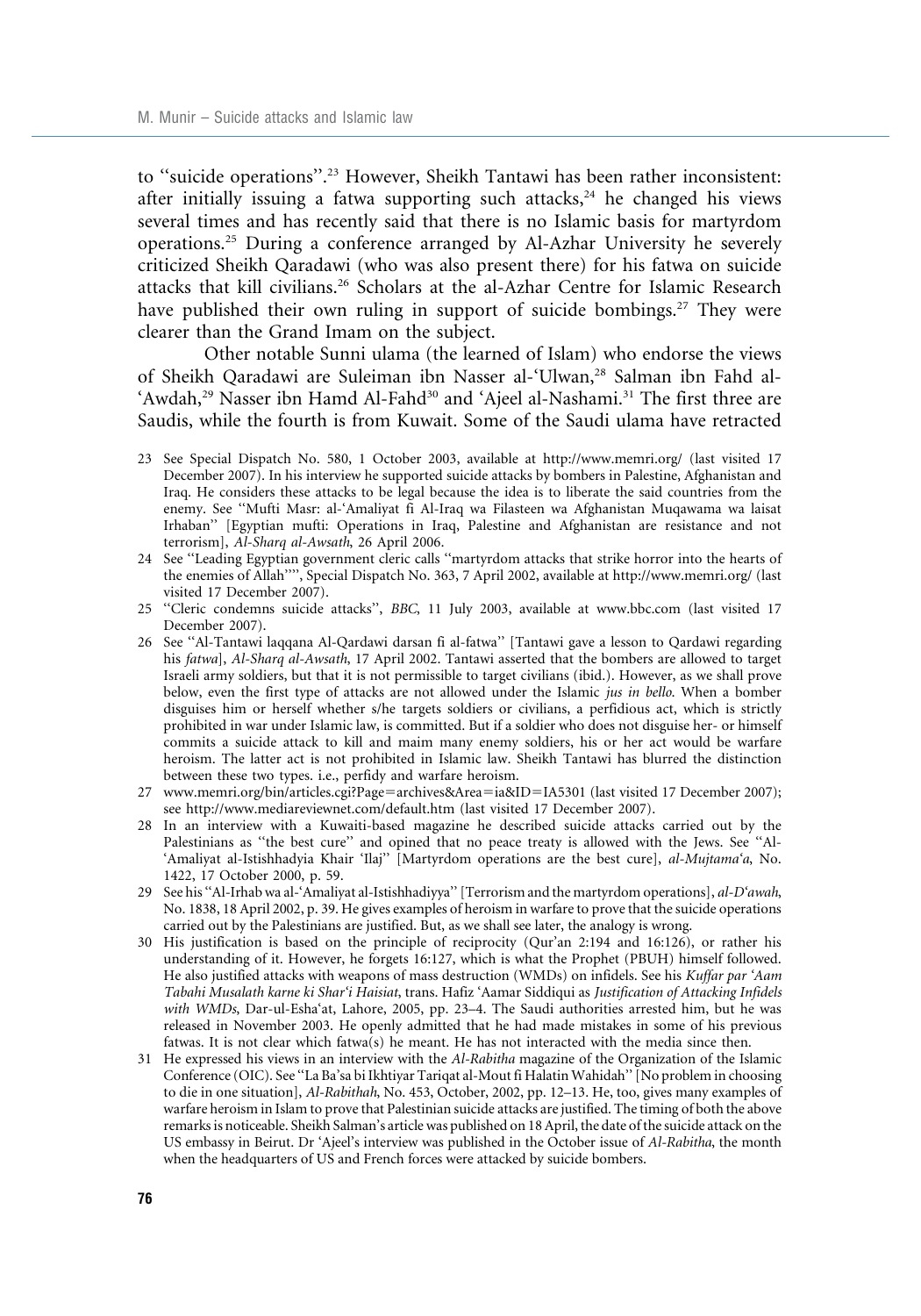

their earlier opinions in favour of suicide attacks. The latest Sunni scholar from the Middle East who, like Qaradawi, justifies suicide attacks by Palestinians against Israeli civilians is Faisal Maulawi from Lebanon. He gives more or less the same arguments as Qaradawi in support of his views; $32$  a new argument he is using is his misinterpretation of the principle of reciprocity mentioned in the Qur'an 16:126. Sheikh Nasser al-Fahd has resorted to this principle to justify suicide attacks, including those of 11 September against the United States. Lieutenant-Colonel Jonathan Halevi – a researcher on the Middle East and radical Islam and an adviser on Arab affairs in the Israeli Foreign Minister's office – alleges that there are sixteen Muslim clerics from the Middle East who support suicide attacks in one way or another.<sup>33</sup>

Thorough research into the legal history of suicide attacks is conducted by Bernard Freamon.<sup>34</sup> He argues that Shia ulama, reinterpreting the martyrdom of Husayn as extreme self-sacrifice, have revived his example in a way that eventually led to self-annihilatory violent behaviour (suicide attacks). In his opinion this has fundamentally altered the Shia conception of the religious law of martyrdom. Asserting that the new discourse was led by Imam Khomeini and Syed Hussain Fadlallah,<sup>35</sup> he points out that this "transformation of religious doctrine, championed by the Shia ulama and emulated first by Hizbu'llah, then by the Palestinians and later by Al Qaeda, resulted in the appearance of a new norm of jihadist battlefield behaviour – self-annihilation – a norm that is now accepted as a valid discharge of religious obligation under the law of military jihad by a great many Muslim jurists, Sunni and Shia".<sup>36</sup> His conclusion is swift. He remarks that "even though the logic of the new theology may be flawed, it is still undeniable that it has fundamentally altered the law of jihad in the entire Muslim world. What we now have is a new fiqh of the law of the military jihad".<sup>37</sup> It is unfortunate that the author, in reaching his conclusion, does not analyse the arguments of the literalist clerics mentioned above, and surprising that he calls the rulings of these clerics – who jumped on the bandwagon to issue their fatwas – ''a new fiqh'' of the military jihad.

36 Ibid., p. 306.

<sup>32</sup> He has issued three fatwas on ''martyrdom operations''. The first was serial no. 105, the second was no. 279 and the third was no. 593, issued on 18 March 2003. See his website http://www.mawlawi.net/ Fatwa.asp?fid5105&mask5 20% (last visited 17 December 2007).

<sup>33</sup> See Jonathan Halevi, ''Al Qaida's intellectual legacy: New radical Islamic thinking justifying the genocide of infidels'', Jerusalem Center for Public Affairs, available at http://www.jcpa.org/jl/vp508.htm (last visited 17 December 2007). This report is translated into Arabic, copied and displayed by www.aafaq.org. However, the motives of both websites (www.jcpa.org as well as www.aafaq.org) are dubious. For example, the original report does not give authentic information, is selective in choosing clerics who take a stand on the topic, and does not mention the original fatwas issued by them; it lists scholars who are not mentioned by the jihadis and omits more radical militants such as Ayman Al Zawahiri or clerics such as Faisal Mawlavi and many others.

<sup>34</sup> Bernard K. Freamon, ''Martyrdom, suicide, and the Islamic law of war: a short legal history'', Fordham International Law Journal, Vol. 27, 2003, p. 299.

<sup>35</sup> Ibid., pp. 317–53.

<sup>37</sup> Ibid., p. 368.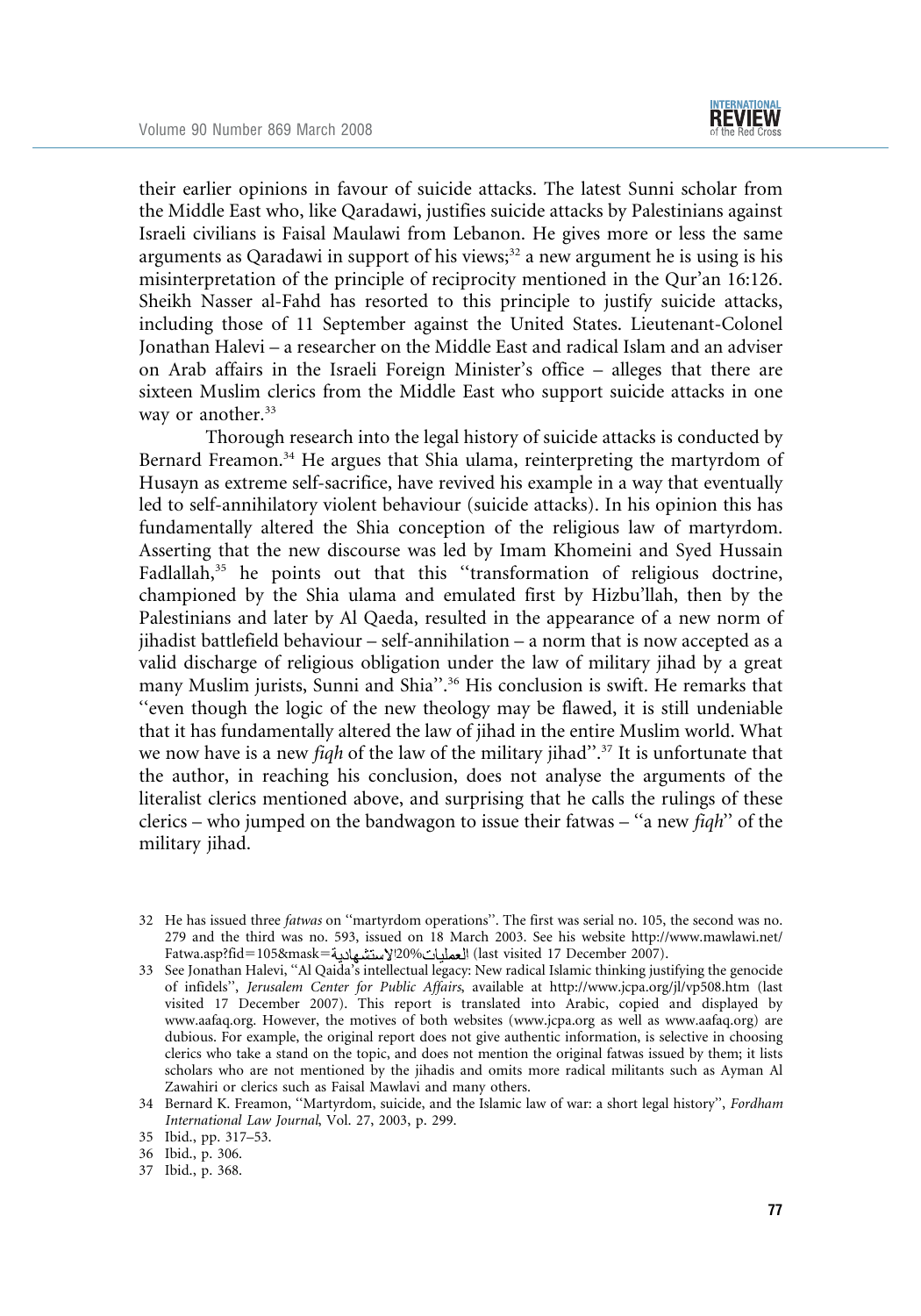In Pakistan it has been very rare for ulama to write or give rulings about suicide attacks carried out by either the Palestinians or other global jihadists. Suicide bombings, for which extremists on both sides have been blaming each other, have been used to target innocent Sunni as well as Shia worshippers. In this connection Mufti Muneeb-ur-Raham, a leading Barelvi scholar and chairman of the Central Moon Sighting Committee, has written a fatwa regarding the prohibition of "unjustified homicide" in such attacks<sup>38</sup> and stating that suicide attacks [carried out in Pakistan] are strictly forbidden.<sup>39</sup> The fatwa is endorsed by fifty-eight other ulama of different backgrounds.<sup>40</sup> However, it mentions that it is specific to the Pakistani context $41$  and that the situation in occupied territories, such as Kashmir and Palestine, is different. The fatwa seems to allow, albeit implicitly, suicide attacks in Kashmir and Palestine.<sup>42</sup>

According to another mufti in Pakistan, Muhammad Isma'il, the targeting of civilians in suicide attacks is not allowed, but suicide attacks as such are allowed during an ongoing war.43 On 17 April 2007 a convention in Peshawar attended by more than 2,000 ulama issued a ruling regarding suicide attacks. They regarded such attacks as strictly illegal; however, they did not give legal arguments in support of their view.<sup>44</sup> These ulama were mainstream religious clerics representing some 1,000 seminaries.45 The declaration does not give any detail. All these rulings, however, ignore the most necessary distinction between acts of perfidy and heroism in warfare, including suicide attacks.

The main points, explicit or presumed, of the opinions of the scholars considered above can be summarized as follows:

- N authorization of suicide attacks in specific contexts, in particular by Palestinians in the Occupied Territories (Sheikh Fadlallah, Sheikh Qaradawi, and others);
- acceptance of killing and maiming civilians, and even women, children and the elderly, in militaristic societies such as Israel (Sheik Qaradawi);<sup>46</sup>
- 38 See Mufti Muneeb-ur-Rahman, Qatl-i-Na Haq ka hukm [Rule for unjustified homicide], n.d. Although the fatwa itself is undated, some of the muftis who signed it have put dates as well, ranging from December 2004 to March 2005. It was circulated in the press on 18 May 2005.

- 41 The fatwa is designed to dispel the impression that such attacks are carried out by religious extremists who brainwash, instigate or encourage students in their seminaries. The most notable absentee is Mufti Taqi Usmani, who did not sign the fatwa despite the best efforts by the government. He is reported to have seen it in the global perspective instead of solely in the context of Pakistan. See http:// www.dailytimes.com.pk/default.asp?page=story\_3-7-2004\_pg7\_25 (last visited 17 December 2007).
- 42 The fatwa mentions that it had not been a crime to fight occupying forces to liberate one's country, but without giving any details. Ibid., p. 3.
- 43 See his Hawa ki Nam [In the name of Hawa], Jami'a Islamia, Rawalpindi, 2005, p. 409. The book is based on the rulings issued by the author, who avoids specifically mentioning whether he justifies such attacks in Palestine or elsewhere.
- 44 See ''Ulama convention opposes ''Sharia by force'''', Dawn, 18 April, 2007, p. 1.
- 45 The convention was organized by the Jami'at-i- Ulama-i-Islam, Fazal ur Rahman group. The Maulana (religious scholar) himself was the leader of the opposition in the Pakistan National Assembly at that time.
- 46 Qaradawi allows the killing of Israeli women directly and the killing of elderly and children collaterally under the doctrine of necessity.

<sup>39</sup> Ibid., p. 3.

<sup>40</sup> There are four ulama from outside Pakistan. All the ulama have duly signed and stamped the fatwa.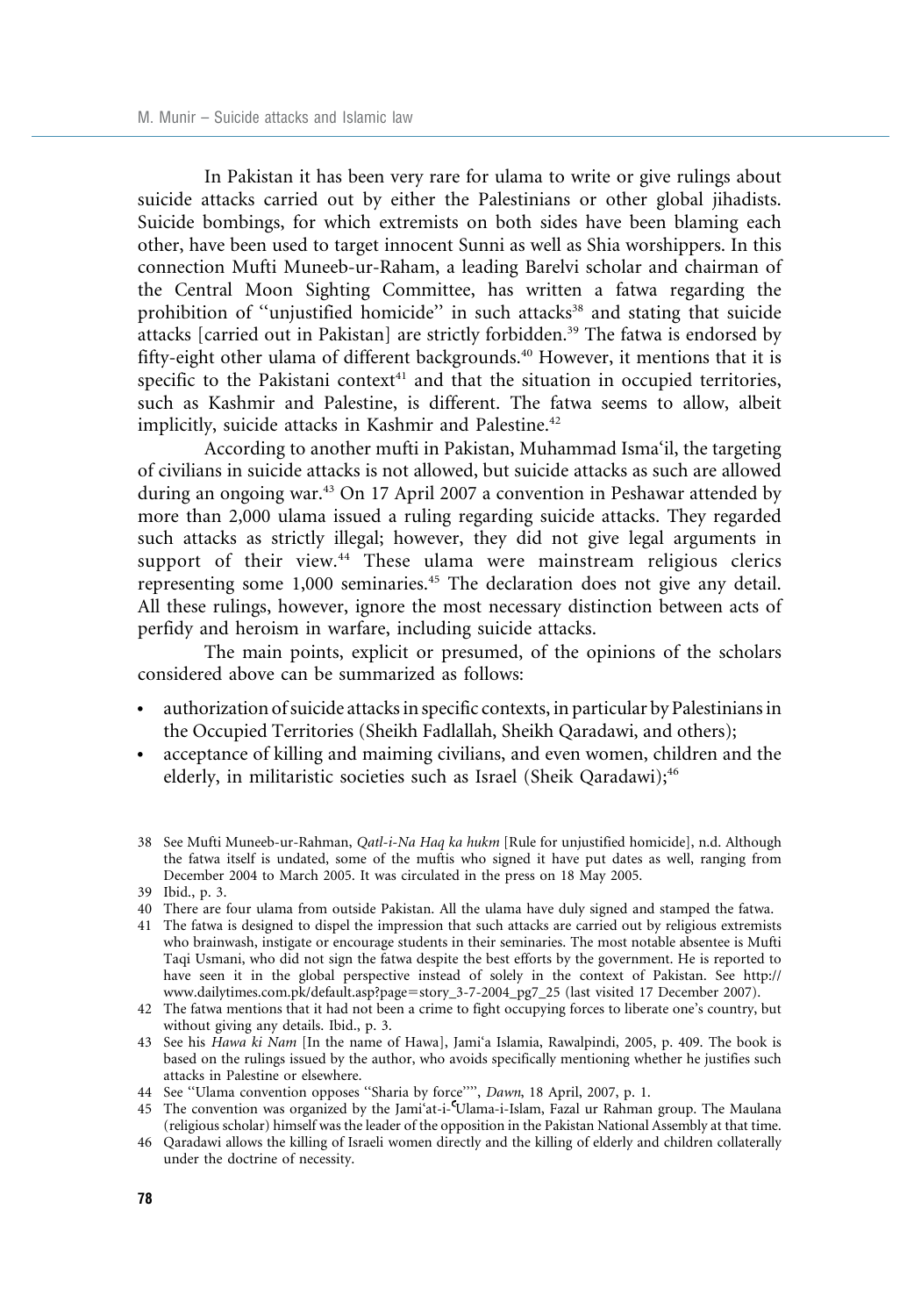

- acceptance of the fact that the attackers pretend to be civilians when carrying out the bombings;
- acceptance of the killing of the victims of such attacks by blowing them up (since Islam does not allow even the mere killing of civilians in war, their killing by blowing them up is therefore strictly prohibited, as we shall explain below. Mutilation of dead bodies is strictly prohibited in Islam (see below) – the mutilation of living people is also strictly prohibited);
- acceptance of the destruction of civilian objects and property;
- equation of such suicide bombings with heroism in warfare.

These are some of the points analysed below from the perspective of Islamic jus in bello.

## Evaluation under Islamic jus in bello

One of the basic principles of Islamic law is that, just as the goal must be legitimate, so too must be the means through which that goal is reached. For this reason Islam not only encourages Muslims to defend their faith, but also tells them how war should be waged. A distinction is made between suicide attacks during a war that are carried out by soldiers not pretending to be civilians, and those carried out by civilians. No one can call for the killing of civilians, women, children and the elderly, or for the kidnapping and killing of persons who have no relation to a specific incident, a jihad.

#### The prohibition of suicide in Islam

Suicide is strictly illegal in Islam. The Prophet (PBUH) is reported to have said, ''None amongst you should make a request for death, and do not call for it before it comes, for when any of you dies, he ceases [to do good] deeds and the life of the believer is not prolonged but for goodness."<sup>47</sup> Suicide in Islamic law is intentional self-murder by the believer. There is a *hadith qudsi* – a statement of the Prophet (PBUH) ascribed to God himself – in which he says that a wounded man takes his own life. God then says, ''My servant anticipated my action by taking his soul (life) in his own hand; therefore, he will not be admitted to paradise''.48 In another saying of the Prophet (PBUH), he has given a stern warning to a person committing suicide, stating that the wrongdoer would be repeating the suicidal act endlessly in hell and would reside in hell for ever.<sup>49</sup> Any person carrying out a suicide attack should not forget that Allah has entrusted him with life and that it is not his personal possession to destroy as he pleases.

<sup>47</sup> Muslim Ibn Al-Hajjaj, Saheeh Muslim, Dar Ehya Al-Turath Al-Arabi, 1955, Vol. 4, p. 2065, hadith no. 2682.

<sup>48</sup> Isma eel Al-Bukhari, Saheeh Bukhari, Dar Sahnun, Istanbul, 1992, Vol. 3, p. 32.

<sup>49</sup> Ibid., Vol. 3, p. 212.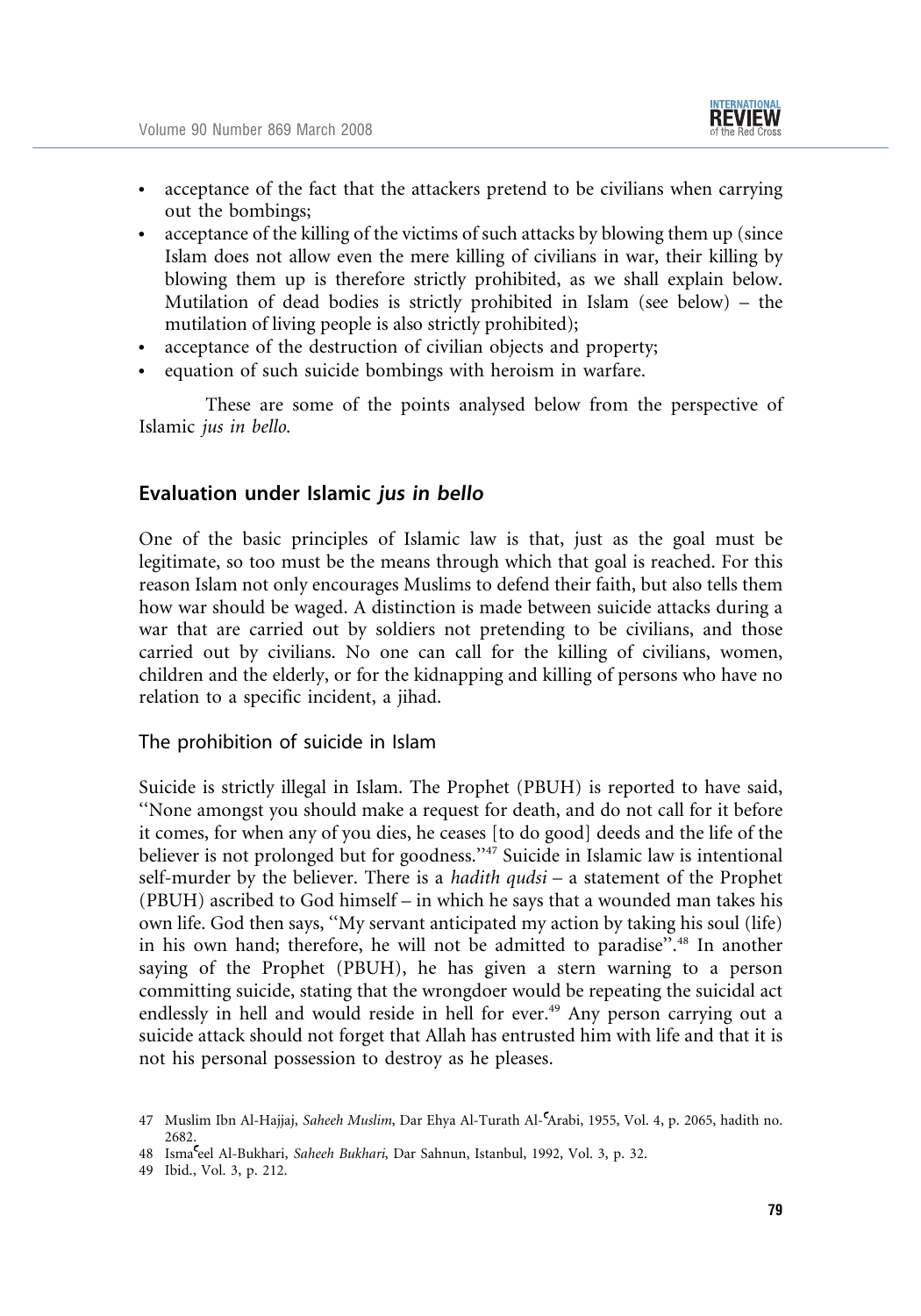#### Martyrdom

Imam Muhammad ibn al-Hasan al-Shaybani – known as the father of Islamic international law – has articulated the concept of allowed suicide attacks in war in his magnum opus treatise as follows:

It is permissible for a person to plunge into a group of enemy forces, or to attack them in cases where he hopes that he will be saved in the end, or  $-$  if there is no such hope – in cases where he will inflict damage on the enemy, and demoralize them, or will encourage his own combatants, or due to an extraordinary power he might feel.<sup>50</sup>

A closer look at this ruling reveals that three conditions must be met for such an operation to be legitimate:

- (1) there must be an ongoing, active war between the Muslims and their adversaries;
- (2) the attacker might not die in the attack; and
- (3) if he does die, his death must be caused by the enemy.

If he is killed, he will be a shaheed (martyr) in every sense of the word. Such was the action taken by Bar'a ibn Malik – the companion of the Prophet (PBUH) – in the riddah (''apostasy'') wars. Similarly, Sheikh ibn Taymiyyah has stated that according to the four leading jurists of the Sunni schools of figh, it is allowed for a Muslim soldier to penetrate the enemy's lines even if he knows he will definitely be killed, provided that would be advantageous for the Muslim army.51 Maliki jurists – Al-Qasam ibn Muhammad, ibn al-Majshoon and Ibn Kuwaiz – also allow such attacks.<sup>52</sup> These are incidents of warfare heroism that are allowed and encouraged in Islam, but they are not suicide attacks carried out by soldiers pretending to be civilians. The scholars surveyed above appear to have ignored this distinction. Even in the very exhaustive book by Shaybani, no reference can be found to suicide attacks carried out by civilians.

It is important at this point to note that the martyrdom of Imam Husayn cannot be termed a suicide attack. Some authors say that he knew he would be killed but still opted to die.<sup>53</sup> He died a martyr as he fought valiantly against the army of the Ummayid governor. It was not a suicide operation. Fighting and embracing martyrdom is different than feigning to be civilian, cheating innocent civilians and killing them ruthlessly.

<sup>50</sup> M. Ibn Al-Hasan Al-Shaybani, Syar Al-Kabir, quoted in a commentary by Sarakhasi, Dar al-kutub Elmiya, Beirut, 1997, Vol. 4, p. 250. Shaybani's original book is not available; the text is found only with Sarkhasi's commentary.

<sup>51</sup> Ibn Taymiyah, Majmu'a Fatawa Sheikh al-Islam, Dar Chalam Al-Kutub, Ryadh, Vol. 25, p. 540.

<sup>52</sup> See Muhammad Tahir ibn 'Ashoor, Al-Tahreer wa al-Tanweer, Dar Sahnun, Tunisia, Vol. 1, p. 215.

<sup>53</sup> See 'Ali Shari'ati, Martyrdom: Arise and Bear Witness, trans. <sup>"</sup>Ali Asghar Ghassemy, Ministry of Islamic Guidance, Tehran, 1981, p. 144. He does not say explicitly that it was a suicide. He does say that Husayn had chosen shahdat. See his ''A discussion of Shaheed'', in Gary Legenhausen and Mehdi Abedi (eds.), Jihad and Shahadat: Struggle and Martyrdom in Islam, Institute for Research and Islamic Studies, Houston, 1986, pp. 239–40.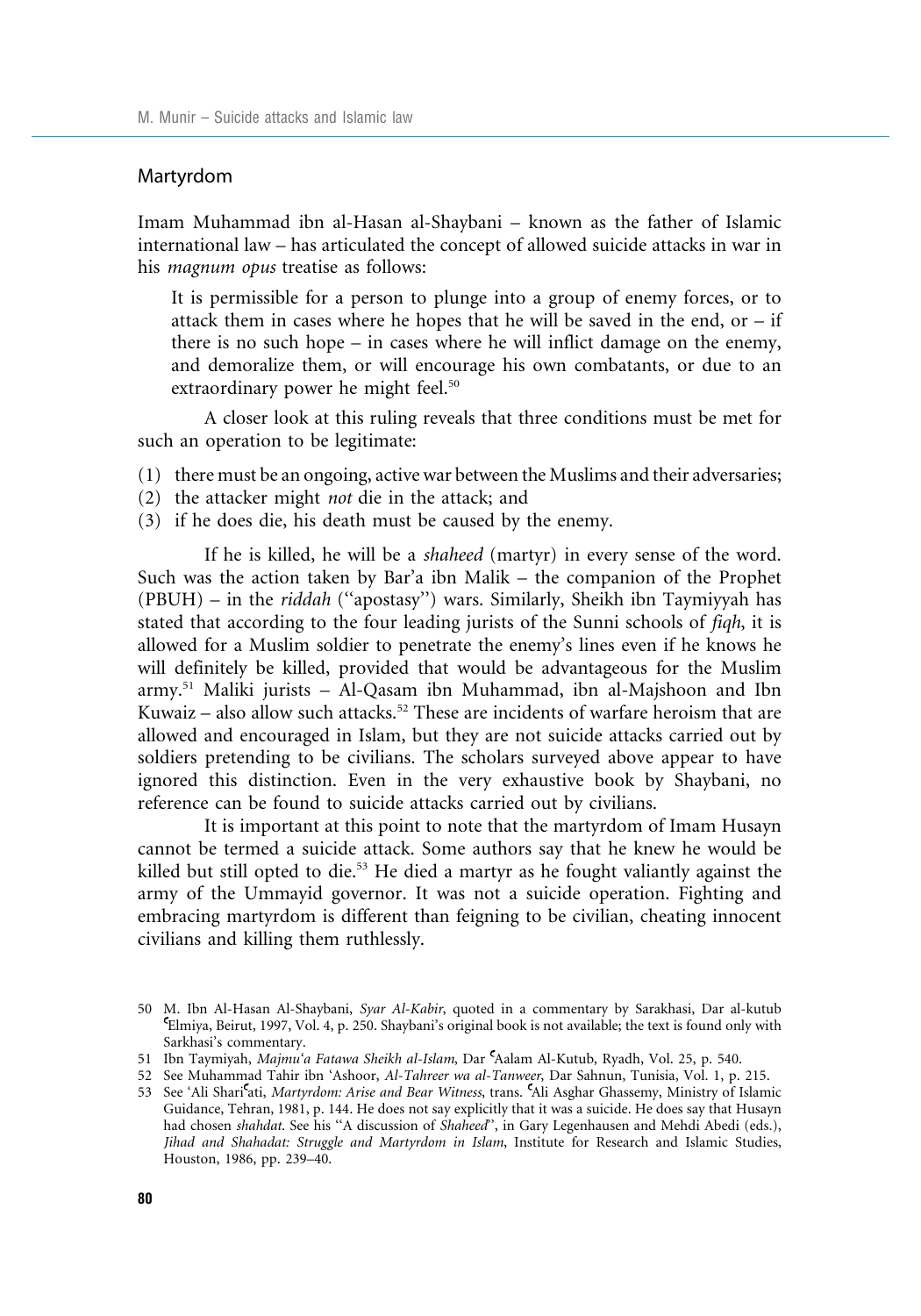What of Bar'a ibn Malik, the companion of the Prophet (PBUH)? Can his action be considered as a suicide operation or heroism? It occurred in a battle against an army led by Musaylimah (known as ''Musaylimah the Liar''), a man who also claimed to be a prophet of God, during the ''apostasy'' wars after the death of the Prophet (PBUH). Garrisoned in a fort, the enemy was putting up fierce resistance and the Muslims were suffering heavy losses in vain attempts to gain entry. Bar'a, who had always desired to die as a martyr, volunteered to be catapulted over a parapet by the Muslim soldiers so as to open the gates to the fort and let them in. The plan succeeded miraculously; Bar'a was not martyred and managed to open the gates. He received numerous injuries but recovered from them.54

Another incident cited by Sheikh Qaradawi and other ulama took place during the attack on Constantinople, when Hisham ibn 'Aamir penetrated the enemy lines to kill as many enemy soldiers as possible. In surprise, other Muslim fighters exclaimed: ''Praise be to Allah! And be not cast by your own hands to ruin."<sup>55</sup> Such incidents are heroic operations that are certainly allowed in warfare.

### Authorization in certain contexts?

Sheikh Qaradawi and other ulama quote these and other incidents to prove the legitimacy of suicide attacks carried out by the Palestinians. The analogy is, however, wrong. Because they were great acts of battlefield heroism that gave the Muslims decisive victories, they cannot be called suicide attacks. Even if they did qualify as suicide attacks, they would be allowed, because the persons who carried out those acts were soldiers (and did not pretend to be civilians).

It may be argued that the principle of ''breach of trust'' cannot be applied in the relationship between Palestinian groups and Israel, because there is no agreement on a cessation of hostilities between the two sides. This argument cannot be accepted, because only the head of the Muslim state concerned has the authority to declare war; individuals or groups are not authorized to do so.56 The

<sup>54</sup> See details of the incident in Al-Qurtubi, al-Jami'a li Ahkam al-Qur'an, Dar al-kutub al-Misryyia, n.d., Vol. 2, pp. 362–363, and Ibn Jareer al-Tabary, The History of al-Tabary: The Conquest of Arabia, trans. Fred M. Donner, 1993, pp. 105–34.

<sup>55</sup> The translation is taken from the English translation by Pickthall, above, unnumbered note. According to other commentators the verse is generally understood to outlaw suicide and other forms of self-harm. See The Qur'an: A New Translation, trans. Abdel Heleem, Oxford University Press, Oxford, 2004, repr. Oxford World's Classics series, 2005, p. 22. (The quotation in the text above is, however, taken from Pickthall, above, unnumbered note). See details of the incident in Tarmizi, Sunnan, hadith no. 2898, and Abi Dawood, Sunnan, hadith no. 2151. Abu Ayub al-Ansari, who was among those who witnessed this incident, stood and said, ''How could you interpret this verse [2:195] in this way, which is revealed regarding the Ansar. Abu Ayub stated that when Islam became powerful, we told each other without informing the Prophet (PBUH) that since Islam has gained strength and has many allies; we seem to have neglected our businesses. Therefore, we should stay back to gain what is lost, when the verse [And be not cast by your own hands to ruin] revealed.'' Qur'an 2:195.

<sup>56</sup> Imam Abu Yusuf, a senior Hanafi jurist and the Chief Justice of Haroon al-Rashid, formulated this principle in this way: ''No expedition can be dispatched without the permission of the government.'' See Abu Yusuf, Kitab al-Khiraj, ed. M. Ibrahim al-Banna, Maktaba Farooqia, Peshawar, n.d., p. 385.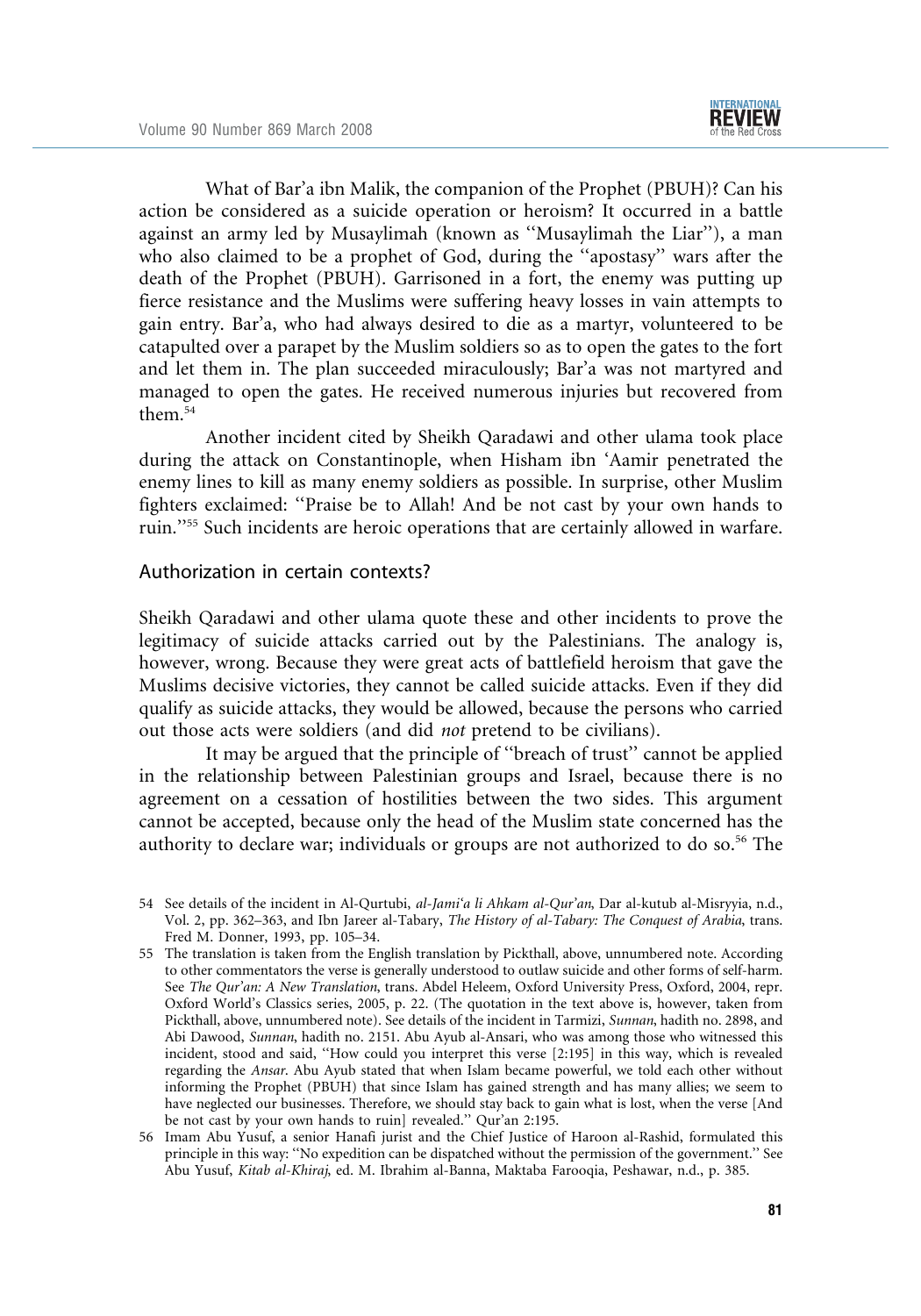problem in Palestine is that there is an undeclared war between the state of Israel and Palestinian groups. Usually the Palestinian Authority urges restraint. It generally condemns every suicide attack on Israelis. Moreover, there cannot be any agreement between the Israeli government and any organization(s) within Palestine. Only a state is entitled to sign a treaty with other state(s), not individuals or organizations within a state.<sup>57</sup>

Sheikh Qaradawi's arguments that since the Israelis have occupied the land of the Muslims in Palestine and the Palestinians are militarily weaker, or that since the Israeli society is militaristic in nature, Muslims are allowed to carry out suicide attacks and women are legitimate targets for such attacks, are without foundation and thus unacceptable. For this would mean that Islamic jus in bello is applicable when Muslims invade or occupy an enemy's territory, but that Muslims are not bound by it when Muslim territory is invaded or occupied – in other words, that Islamic jus in bello is applicable only if Muslims are victorious, but not applicable if they lose the war. The implication is that we should follow one principle for situation one, because it suits us, but a different principle in situation two if the first principle is not to our benefit. If this were the case, then in Dworkin's parlance we would have no principles and no integrity at all.<sup>58</sup> On the contrary, under Islamic law Muslims have one and the same set of principles, whether they invade or occupy an enemy's land, whether they are weak or strong and whether they win or lose. The rules of Islamic jus in bello remain unchanged.

#### Relevant principles of Islamic jus in bello

## The prohibition of treachery and perfidy

If a suicide bomber pretends to be a civilian or if a soldier feigns to surrender by waving a white flag, he will not be targeted by the armed forces he is approaching because he has non-combatant immunity. However, if that person then blows himself up to kill members of the enemy's armed forces, he commits treachery or  $perf idy<sup>59</sup>$  – an act which is strictly prohibited in Islamic law and in international humanitarian law.<sup>60</sup> He has violated the trust of the enemy, which in future may not trust genuine civilians or surrendering soldiers. Suicide attacks on civilians are likewise strictly prohibited, because of the immunity to which they are entitled in both bodies of law. However, if such attacks are carried out by soldiers against

<sup>57</sup> A recognition by the state of Israel of a militant Palestinian group as the legitimate representative of the people of Palestine would mean the withdrawal of Israeli recognition from the current Palestinian Authority, which is the de jure government of the [future] state of Palestine. This would amount to a premature withdrawal of recognition, which is illegal in international law.

<sup>58</sup> For discussion of Dworkin's theory, see my ''How right is Dworkin's ''right answer thesis'' and his ''law as integrity theory''?'', Journal of Social Sciences, Vol. 2 (1) (August 2006), pp. 1–25.

<sup>59</sup> The two words are used as synonymous in this work.

<sup>60</sup> See Article 51 of 1977 Protocol I to the Geneva Conventions. See also Hans-Peter Gasser, ''Acts of terror, ''terrorism'' and humanitarian law'', International Review of the Red Cross, Vol. 84 (847) (September 2002), p. 555.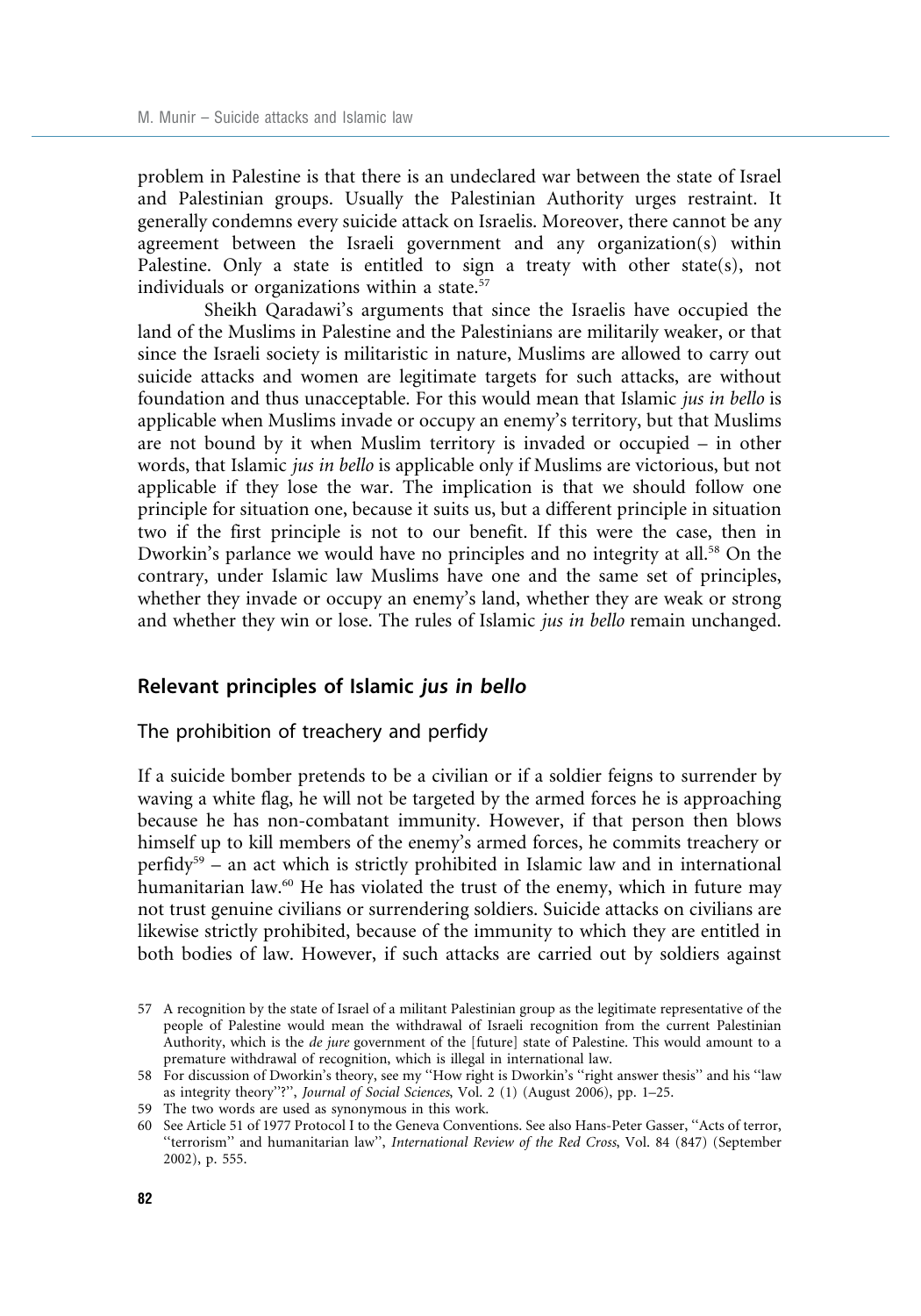

enemy soldiers without feigning civilian status, they are deemed to be a legitimate battle tactic.

The Prophet (PBUH) and his rightly guided successors have strictly prohibited treachery and perfidy. The Prophet (PBUH) is reported to have reiterated this ban on numerous occasions.<sup>61</sup> In the eighth year after his migration to Medina, he issued commands to his departing army and said,

Fight with the name of God and in the path of God. Combat those who disbelieve in God. Fight yet do not cheat, do not break trust, do not mutilate, do not kill minors.62

On another occasion, while instructing the army led by 'Abd ar-Rahman ibn 'Awf, he said,

O son of 'Awf! Take it [the banner]. Fight you all in the path of God and combat those who do not believe in the path of God. Yet never commit breach of trust, nor treachery, nor mutilate anybody nor kill any minor or woman. This is the demand of God and the conduct of His Messenger for your guidance.<sup>63</sup>

Under Islamic law, if a Muslim commander or any of his soldiers give a pledge to an enemy soldier that he will be given quarter, then that pledge is binding on all Muslims and no derogation is possible. The Prophet (PBUH) strongly condemned anyone who broke his pledge and declared such a person to be a hypocrite. He also said that ''on the day of resurrection anyone who has breached his pledge will be exposed by the hoisting of a flag and that the size of the flag will be according to his treachery. And remember that the biggest treachery is the one carried out by the leader of the nation".<sup>64</sup>

At the time of 'Umar I, the Second Caliph, during a war between the Islamic state and the Persian empire, a Persian soldier took shelter at the top of a tree. A Muslim soldier told him in Persian "ma tars" (don't be afraid). His adversary thought that he was given a pledge and protection and came down. Sadly, he was killed by the Muslim soldier. The matter was reported to the Caliph, who issued a policy statement in which he used the same Persian words, declaring that anybody saying that to an enemy soldier and then killing him would be prosecuted for murder and sentenced to death.<sup>65</sup>

To cite another example, the Ummayad Caliph Amir Mu'awiyah was once preparing his army to march against the Roman Empire, although the peace treaty between the two was still in force, for he wanted to attack as soon as it had expired. A companion of the Prophet (PBUH), 'Amr ibn 'Anbasah, considered it treachery

<sup>61 &#</sup>x27;Abd al-Jalil, Shu'ab al-Iman (MS. Bashir Agha, Istanbul, No. 366), p. 558.

<sup>62</sup> Imam Shoukani, Nail al-Awtar, Ansar Al-Sunah Al-Muhammadiya, Lahore, n.d., Vol. 7, p. 246.

<sup>63</sup> Abdul Malik ibn Hisham, Al-Sirah Al-Nabawyia, ed. Mustafa Al-Saqa et al., Dar al-Ma rifah, Beirut, n.d., Vol. 2, p. 632.

<sup>64</sup> Muslim, above note 47, Vol. 3, hadith no. 1738, p. 1361.

<sup>65</sup> See Badruddin 'Ayni, "Umdah Al-Qari Sharh Saheeh al-Bukhari, Idarat Al-Taba at Al-Muneeriya, Cairo, n.d., Vol. XV, p. 94.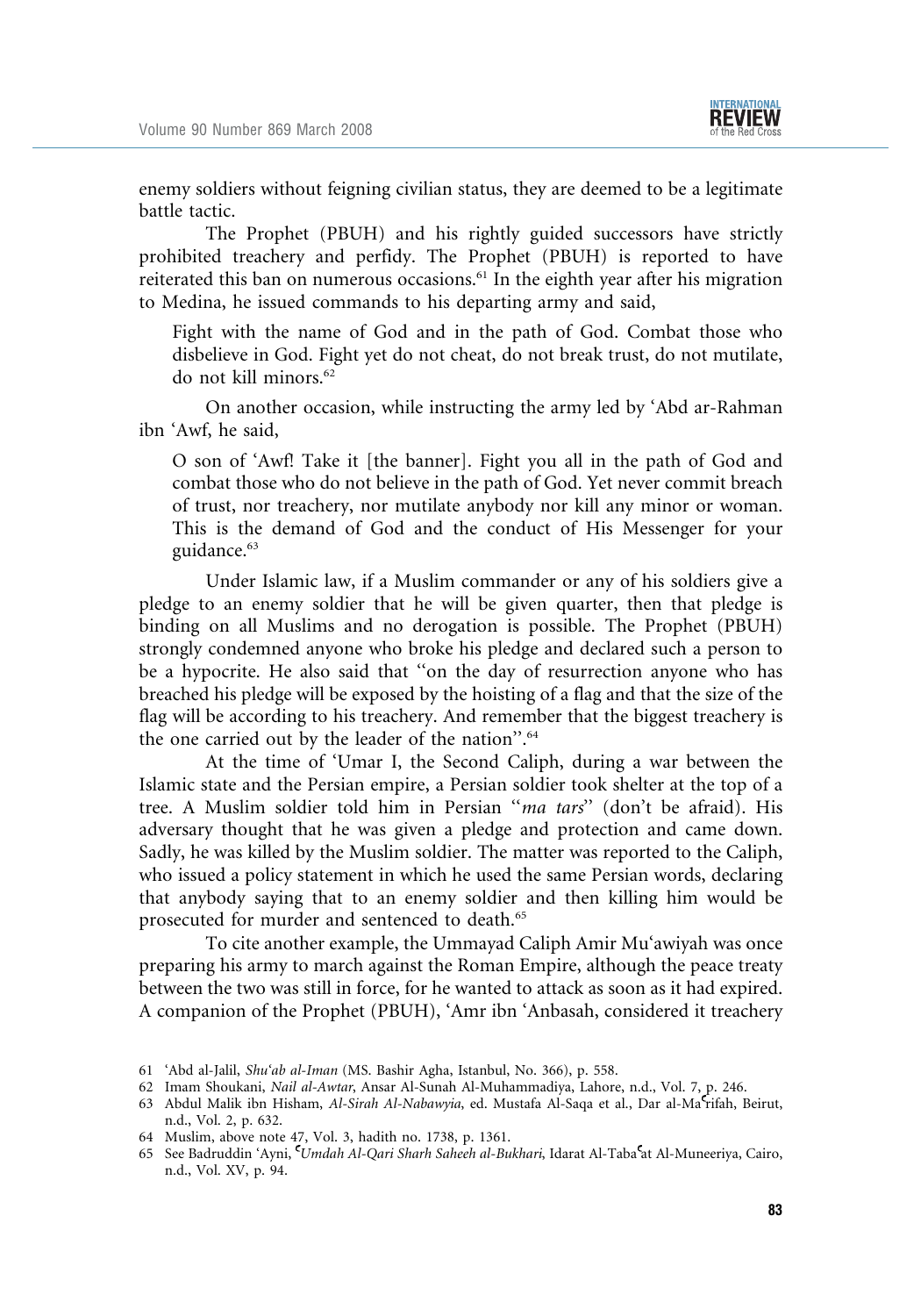to prepare and dispatch the army to the frontier. He therefore hastened to the Caliph shouting, ''God is great, God is great, we should fulfil the pledge, we should not contravene it.'' The Caliph questioned him, whereupon he replied that he had heard the Prophet (PBUH) saying,

If someone has an agreement with another community then there should be no [unilateral] alteration or change in it till its time is over. And if there is risk of a breach by the other side then give them notice of termination of the agreement on reciprocal basis.<sup>66</sup>

This tradition supports the Qur'anic verse which says, ''And if thou fearest treachery from any folk, then throw back to them (their treaty) fairly, Lo! Allah loveth not the treacherous.''67

So if there is the danger of a breach of trust by the enemy, it is possible to go ahead and openly proclaim to them that Muslims will not remain bound by the treaty. But this proclamation must be made in a manner that places Muslims and the other party on the same footing; no prior preparations should be made to confront the other party without warning, when they are caught unawares and unable to make counter-preparations for their defence.<sup>68</sup>

Islam is therefore redefining justice in the sense that the enemy's rights are safeguarded, that restrictions are placed on Muslims rather than on their adversaries, and that Muslims cannot prepare to attack the enemy before declaring their intention to dispense with the treaty. The best case in point is that of Mu'awiyah described above. If a suicide bomber commits treachery, he acts against the teachings of the Holy Qur'an and the Sunnah, two of the fundamental sources of Islamic law (the third being  $ijma^c$ ).

### Non-combatant immunity

It is a well-established norm of Islamic *jus in bello* that civilians shall not be targeted or killed in war. Their immunity is evident from the Qur'an and many traditions of the Prophet (PBUH). As a general principle, in the event of war civilians must not be killed. The Holy Qur'an says, ''Fight in the way of Allah against those who fight against you, but begin not hostilities. Lo! Allah loveth not aggressors.''69

The reservation ''those who fight you'' in the original text of the verse is of extreme importance, because the Arabic word *muqatil* (pl. *muqatileen*) means

<sup>66</sup> Shaybani, above note 50, Vol. 1, p. 185. According to Sarakhasi, it means that any act that resembles treachery in letter or spirit must be avoided. See also Imam Termidhi, Sunnan, Dar Sahnun (Gagri, Yayinlari), Istanbul, n.d., Vol. 4, hadith no. 1580, p. 143.

<sup>67</sup> Qur'an, 8:58.

<sup>68</sup> The termination of a peace treaty or its expiry means that relations between the two communities become hostile.

<sup>69</sup> Qur'an, 2:190. Pickthall's translation of "wa la ta atadu" differs from that of the majority of commentators (above, unnumbered note). For example, according to Mufti M. Taqi it means ''and do not transgress. Verily Allah does not like the transgressors.'' See his The Meaning of the Noble Qur'an, Maktab Ma ariful Qur'an, Karachi, 2006, Vol. 1, p. 60.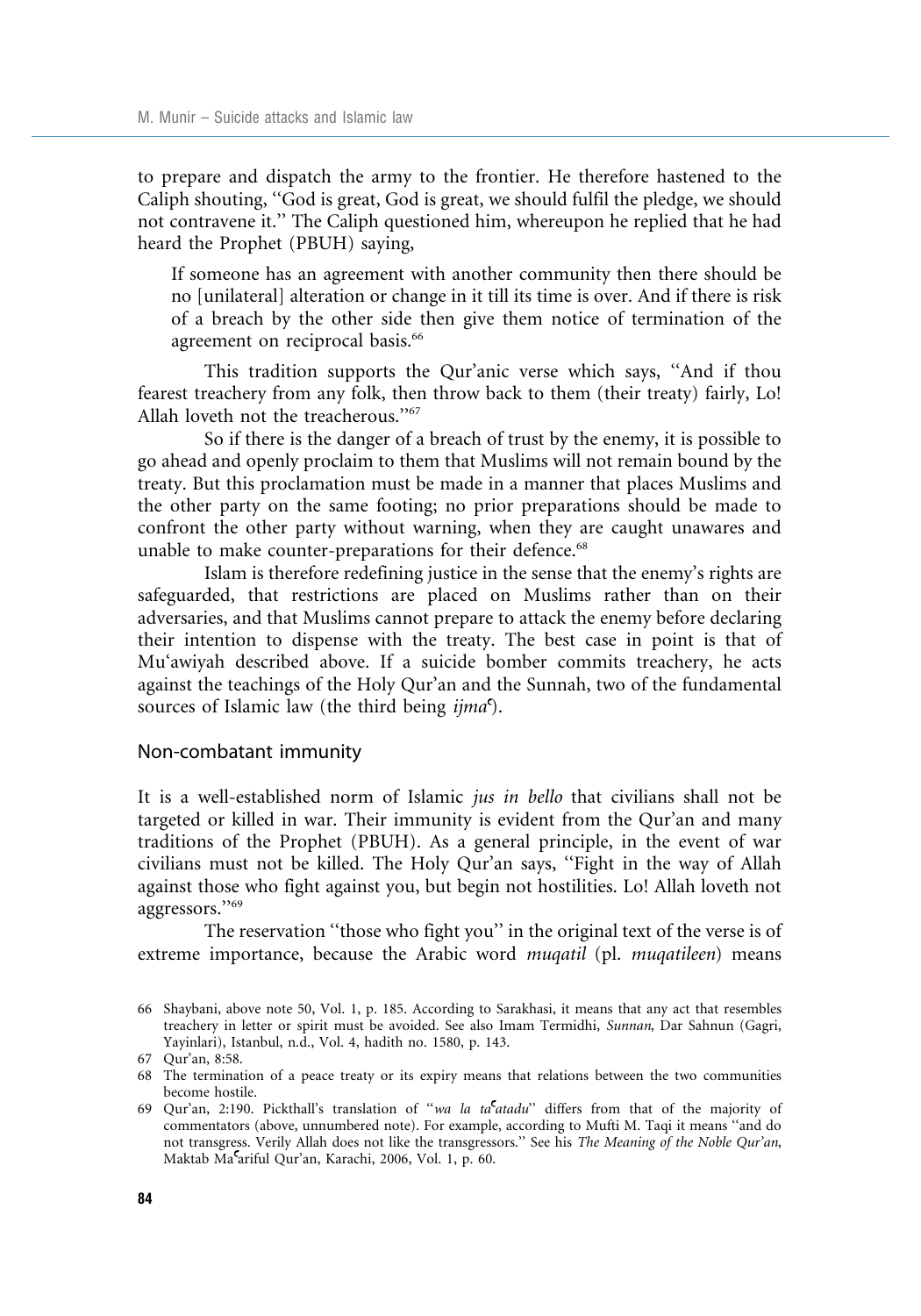combatant. Thus, non-combatants must not be fought against. According to Muhammad ibn al-Hasan al-Shaybani (d. AH 189), it is prohibited to kill them because the Qur'an says, "Fight those who fight you" and "they do not fight".<sup>70</sup> Moreover, in the above verse the Qur'an commands Muslims not to transgress by ''killing non-combatants'' and ''behaving degradingly towards those who are defeated''. As explained below, the Prophet (PUBH) has strictly prohibited the mutilation of bodies in war, and also sabran killings (tying up a person while still alive to use as target practice and aiming at that person with a variety of weapons until the person is dead). $71$ 

After the conquest of Mecca, the tribes of Hawazin and Thaqif called for war against Muslims. At the end of the battle at Hunayn, the Prophet (PBUH) saw the body of a slain woman among the pagan dead. ''Who killed her?'' he asked. Those who were present answered, ''She was killed by the forces of Khalid ibn Walid''. The Prophet (PBUH) said to one of them, ''Run to Khalid! Tell him that the Messenger of God forbids him to kill children, women, and servants''. One of those present said, ''Dear Messenger of God! But are they not the children of the pagans?'' The Prophet (PBUH) answered, ''Were not the best of you, too, once the children of pagans? All children are born with their true nature and are innocent.''72 The Prophet (PBUH) is also reported to have prohibited, in the strongest possible words in the Arabic language, the killing of women: ''Never, never kill a woman or a servant."<sup>73</sup> There is complete unanimity ( $ijma'a$ ) among Muslim jurists that women and children must not be killed.<sup>74</sup>

There are only two exceptions to the general prohibition on the killing of women and children: if they participate in hostilities,<sup>75</sup> and when the killing is unintentional.76

The Prophet (PBUH) has issued instructions on many occasions that cannot be quoted here because of the focus of this analysis. However, the

<sup>70</sup> Shaybani, above note 50, Vol. 4, p. 186.

<sup>71</sup> Abu Dawood, Sunnan, Dar Sahnun, Istanbul, 1992, Vol. 3, p. 137, hadith no. 2687. For more details see my ''Non-combatant immunity in Islamic law'', in Hamdard Islamicus, forthcoming.

<sup>72</sup> Al-Tabrezzi, Mishkat al-Masabih, al-Maktab al-Islami, hadith no. 3955; Ibn Majah, Sunnan, Dar Ehya Al-Turath Al-Carabi, Beirut, n. d., Vol. 2, p. 101. In some of the reports there is an addition: "that she was not capable of fighting." Abu Dawud, Sunnan, ibid, Vol. 3, p. 122, and Shoukani, Nail al-Awtar, above note, 62, Vol. 7, p. 261.

<sup>73</sup> Ibn Majah, Sunnan, above note 72, Vol. 2, p. 948, hadith no. 2842; Imam al-Nasa'i, al-Sunnan al-kubra, Dar Al-Kotob Al- Elmyia, Beirut, Vol. 5, p. 187, hadith nos. 8625 and 8626; Abu Bakr al-Baihaqi, al-Sunnan al-kubra with al-Jawhar al-Naqi, Dar al-Fikr, Beirut, n.d., Vol. 9, p. 83. This hadith is also quoted with slightly different wording in Abi Ja'far al-Tahwi's Sharh Ma'ni al-Asa'r, Dar Al-Kotob Al-'Ilmia, Beirut, Vol. 3, p. 222.

<sup>74</sup> Abu Zakaryia Nawavi, Sharh Saheeh Muslim, Matba'at Mahmood Tofeeq, Vol. II, p. 48; see also Al-Qurtubi, Ahkam al-Qur'an, 1950, Vol. 1, p. 232.

<sup>75</sup> This is in harmony with the general principles of Islamic law, such as, ''What becomes lawful for a reason becomes unlawful when such reason disappears.''

<sup>76</sup> This is the situation of tatarrus, i.e. when the enemy uses Muslim prisoners, women and children, their own non-combatants, as human shields, then Muslims can attack the enemy but must take the utmost precautionary measures to protect the captives. See Abu Bakar Al-Sarkahsi, al-Mabsut, Dar Ehya Al-Turath Al- Araibi, Beirut, 2002,Vol. 10, p. 154. The same applies to a night raid on the enemy. For further details, see my ''Non-combatant immunity in Islamic law'', above note 71.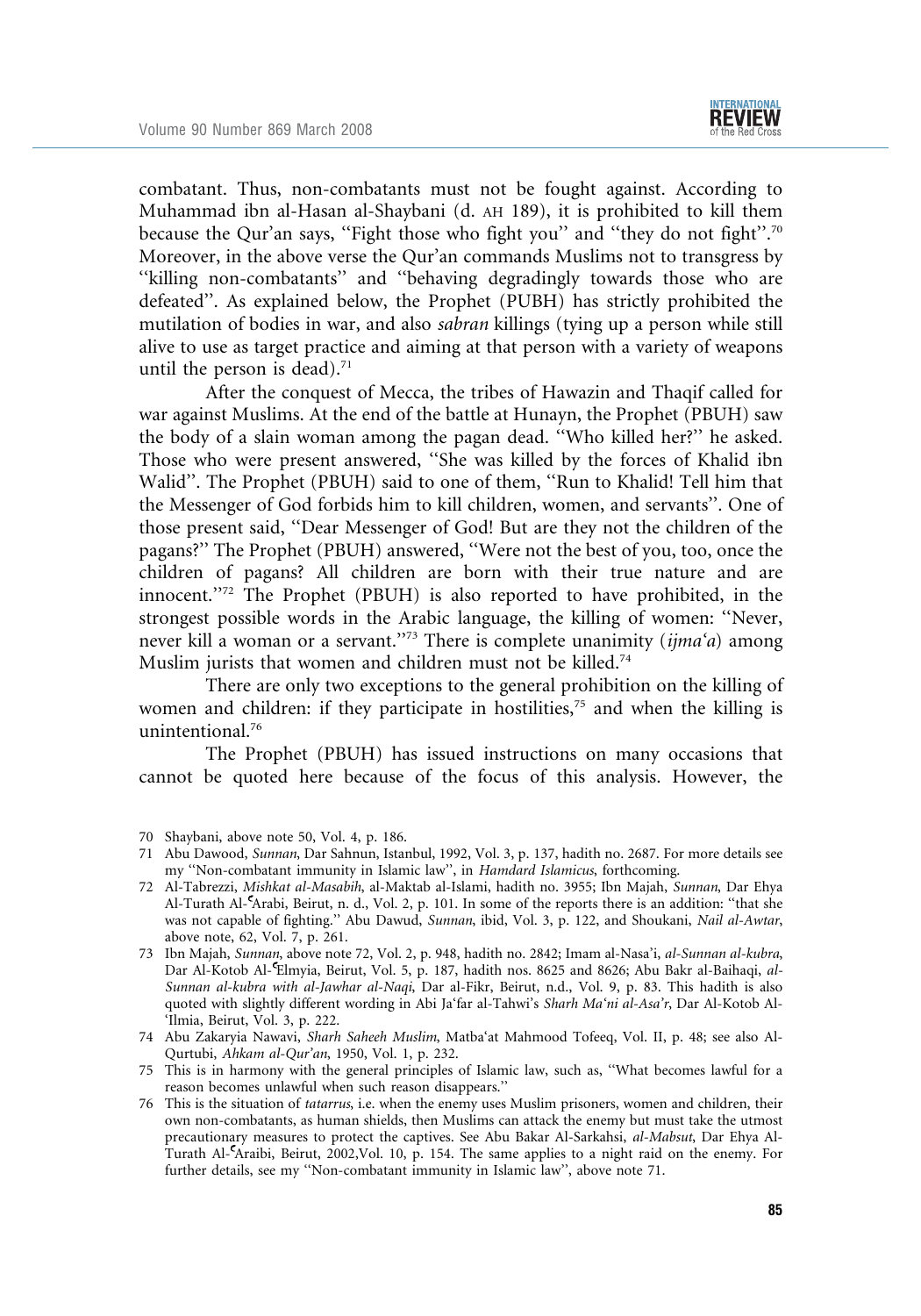instruction given by Abu Bakr – the first successor of the Prophet (PBUH) – is worth citing in full, as it is a mini-manual on Islamic jus in bello. When he ordered Yazid ibn Abi Sufyan to proceed to Syria, he accompanied him and instructed him as follows:

O Yazid! … You will come across people who have secluded themselves in convents; leave them and their seclusion. But you will also come across people on whose heads the devil has taken his abode so strike their heads off. But do not kill any old man or woman or minor or sick person or monk. Do not devastate any population. Do not cut a tree except for some useful purpose. Do not burn a palm-tree nor inundate it. Do not commit treachery, do not mutilate [dead bodies], do not show cowardice, and do not cheat.<sup>77</sup>

Thus the killing of non-combatant civilians is strictly prohibited in Islamic law in all circumstances. Sheikh Qardawi's argument claiming that the militaristic nature of Israeli society justifies suicide attacks on Israeli women also is therefore unacceptable. The important point to note in these traditions is that at the time of the Prophet (PBUH) all able-bodied men used to take part in war because there was no regular army to fight the enemy, and society as a whole contributed to the war effort. This was true of both the Muslim and non-Muslim communities. It was during that time and in those very circumstances that the Prophet (PBUH) was urging Muslims not to kill women, children, servants and other civilians. The Prophet (PBUH) knew the situation, but he nonetheless commanded the Muslims to spare women and children.

#### Reciprocity and reprisals

#### Reciprocity

The principle of reciprocity is explained by the Holy Qur'an itself in 9:7, where Allah says, ''So long as they are true to you, be true to them.'' Thus there must be reciprocity in relations between the two communities. This doctrine is raised to the status of a principle by Muslim jurists. Imam Sarakhsi of the Hanafi school of thought has put it this way: ''Relations between us [the Muslims] and the non-Muslims are based on reciprocity.''78 The principle is also expressed in the Qur'anic verse 5:58 regarding the breach of a peace treaty discussed above.

<sup>77 &#</sup>x27;Ali al-Muttaqiy, Kanz-ul-'Ummal, Haiderabad Daccan, Vol. II, No. 6259, on the authority of al-Baihaqiy. 78 See Shaybani, above note 50, Vol. 5, pp. 285, 286. Here the context is interesting. Shaybani mentions that a tax collector at the time of 'Umar asked him about how much tax to charge to businessmen coming from *dar al-harb* – literally the abode of war but technically from outside the territorial jurisdiction of the Muslim state. (See for a very fine discussion of the technical meaning of dar al-harb Sarkahsi, Al-Mabsut, above note 76, Vol. 10, pp. 85–94, and Sayyid Maududi, Suud (Urdu), Islamic Publications, Lahore, 1973, pp. 312–13.) 'Umar advised him to charge exactly the same as Muslim businessmen were charged by them. Sarakhasi gives the reason for this ruling and cites the above maxim. He further argues that if our own businessmen were not charged any tax, we should not charge any; and if the others charged us 5 per cent we have to charge them 5 per cent. Similarly ''their businessmen should be charged taxes only once every year even if they visited our land several times because they charge our businessmen only once a year; because relations between us and them are based on reciprocity.'' See Shaybani, above note 50, Vol. 5, pp. 285–6.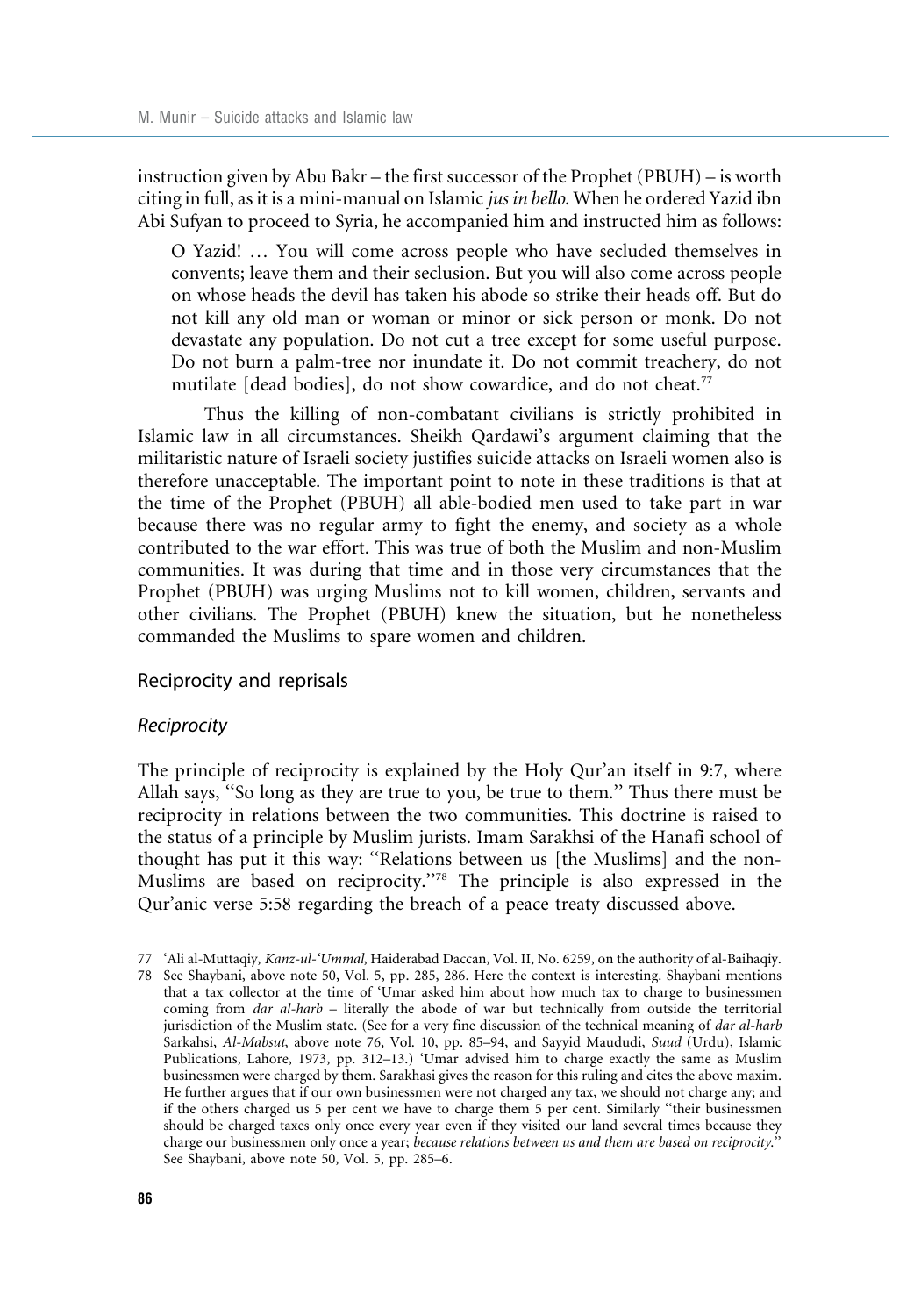

A further instance is verse 2:194, which says, ''The forbidden month for the forbidden month, and forbidden things in retaliation. And one who attacketh you, attack him in like manner as he attacked you. Observe your duty to Allah, and know that Allah is with those who ward off (evil) .''

To understand this verse the context of its revelation is important. As is well known, the Prophet (PBUH) and his companions wanted to go to Mecca to perform 'Umrah (literally, visit to Mecca, but technically the ''minor pilgrimage'' undertaken by Muslims whenever they enter Mecca) in the sixth year after hijrah (migration). When they arrived at Hudaibiyya outside Mecca they were stopped by the Meccan infidels. After some shuttle diplomacy both sides signed the famous peace treaty. They agreed, among other things, that Muslims could return that same year but should come the next year to perform 'Umrah. It is reported that when the Muslims intended to do so the following year they were scared of betrayal, thinking that the infidels might not let them enter Mecca or might attack them in the sacred month,<sup>79</sup> a time when they would not be allowed to defend themselves. Therefore Allah explained to them that a sacred month is in exchange for a sacred month – that is, it is observed only on a mutual basis. Since the Muslims were in danger of being attacked by the Meccans in the sacred month of Zul-Qa'da, they were allowed to apply reciprocity if necessary in that very season, as the sacredness of months is only reciprocal.<sup>80</sup> Another interpretation of this verse [a sacred month is in exchange for a sacred month] is that it was compensation for the previous year.<sup>81</sup>

#### Reprisals

The meaning of verse 2:194 is now very clear, as it means that the Muslims are allowed to defend themselves if attacked in the sacred month. However, it never meant that they are allowed to kill innocent civilians in suicide attacks. Indeed, killing the enemy's women and children in retaliation would be to kill innocent people intentionally, which is totally prohibited in Islam. In explaining this verse, Qurtubi (d. 1273) argues that if anyone is wronged he should get his due compensation from the one who harmed him, but this should not in any way harm that person's parents, sons or relatives.<sup>82</sup> This is why only the accused is punished in retribution and none of his relatives can be punished directly for his wrongdoing.

The important question here is whether reciprocity is allowed in the form of retaliation, especially if it would mean doing something that is explicitly forbidden. Our answer is a resounding ''No!'' Muslim jurists, in response to a

<sup>79</sup> The ancient Arabs held four months of the year – Muharram, Rajab, Zul-Qa'ida, and Zul-Hijja – as sacred and thus considered it unlawful to wage war during those months.

<sup>80</sup> Moulana 'Abdul Majid, Tafsir-ul-Qur'an, Darul-'Ishaat, Karachi, 1991, Vol. 1, p. 125; Muhammad Tahir ibn 'Aashoor, Al-Tahreer wa al-Tanweer, Dar Sahnun, Tunis, n.d., Vol. 1, p. 210.

<sup>81</sup> This is the opinion of 'Abdullah ibn 'Abbas, Qatadha, Dahak and Suddi. See Ibn Aashor, above note 80, Vol. 1, p. 210.

<sup>82</sup> Muhammad ibn Ahmad al-Qurtubi, al-Jam'i li Ahkam al-Qur'an, Dar al-Kutub al-Misria, Vol. 1, p. 240.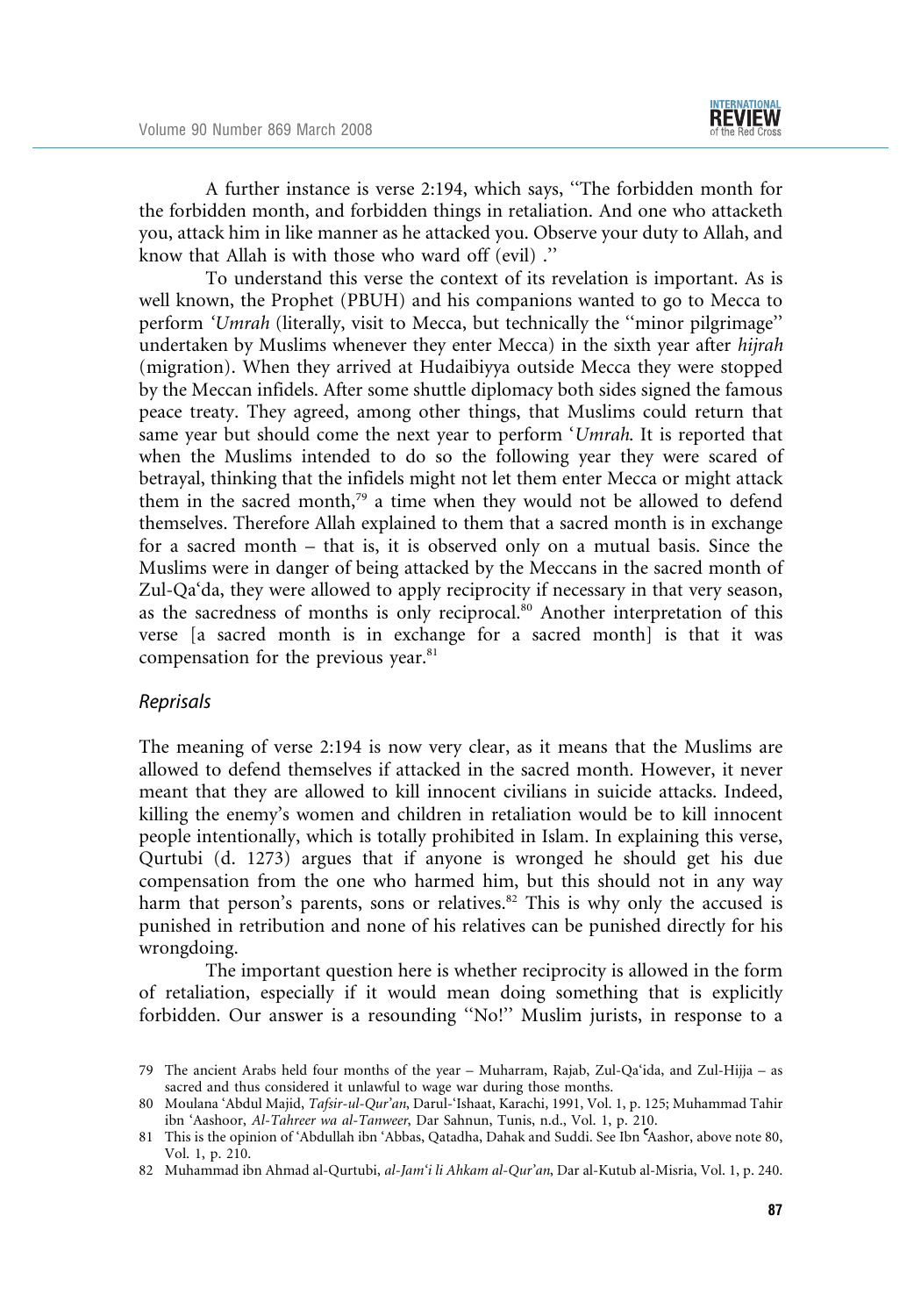similar question, argue that the killing of enemy hostages is forbidden even if people belonging to the Muslim state have been murdered by the enemy, and even if there is express agreement that hostages may be beheaded in retaliation.<sup>83</sup> Thus acts that are forbidden in war remain so and are not legitimized for purposes of retaliation. This leads us to conclude that the principle of reciprocity does not apply to prohibited acts.

It is argued by Faisal Mawlavi and Nasser al-Fahd, discussed above, that Qur'anic verses 2:194 and 16:126 justify suicide attacks on the basis of reciprocity. Faisal Mawlavi interprets these verses as justifying the targeting of civilians in Israel, while Nasser al-Fahd's interpretation is that Muslims have the justification for killing as many US civilians as the number of Muslim civilians killed by the United States. In their interpretation both clerics have distorted one of the most fundamental principles of Islamic international law and also of public international law.

Verse 16:126, which says, ''If ye punish, then punish with the like of that wherewith ye were afflicted'', was revealed when the Prophet (PBUH) saw that the dead body of his uncle Hamzah had been badly mutilated by the enemy in the battle of Uhd. It must be remembered that Uhd was the second battle fought after the migration of the Prophet (PBUH) to Medina and revelation was still coming to him. As mentioned above, the Prophet (PBUH) had strictly prohibited mutilation; 16:126 must therefore be understood in terms of his total prohibition of it. It follows that those who interpret this verse to justify the targeting of civilians must also be justifying the mutilation of dead bodies.

## Prohibition on destroying civilian objects and property

The destruction of civilian objects and property is banned in war because this would amount to *fasad fi al-ardh* (mischief in land). Allah says, "and do not act corruptly, making mischief in the earth".<sup>84</sup> Allah hates *fasad* and attributes it to a munafiq (hypocrite): "and when he turneth away (from thee) his effort in the land is to make mischief therein and to destroy the crops and the cattle; and Allah loveth not mischief".<sup>85</sup> The instructions of Abu Bakr cited above forbid the damaging and destruction of civilian objects and property.

## Conclusion

Under Islamic *jus in bello* perfidy or treachery is prohibited, the intentional killing or targeting of women, children and other civilians is strictly banned, the principle of reciprocity is not applicable when it would entail acts that are prohibited in Islam, and the destruction of civilian objects and property is not allowed.

84 Qur'an, 2:60.

<sup>83</sup> Imam Mawardi, Al-Ahkam al-Sultaniya, Matba<sup>c</sup>t Mahmoodyia, Cairo, n.d., p. 84.

<sup>85</sup> Qur'an, 2:205.